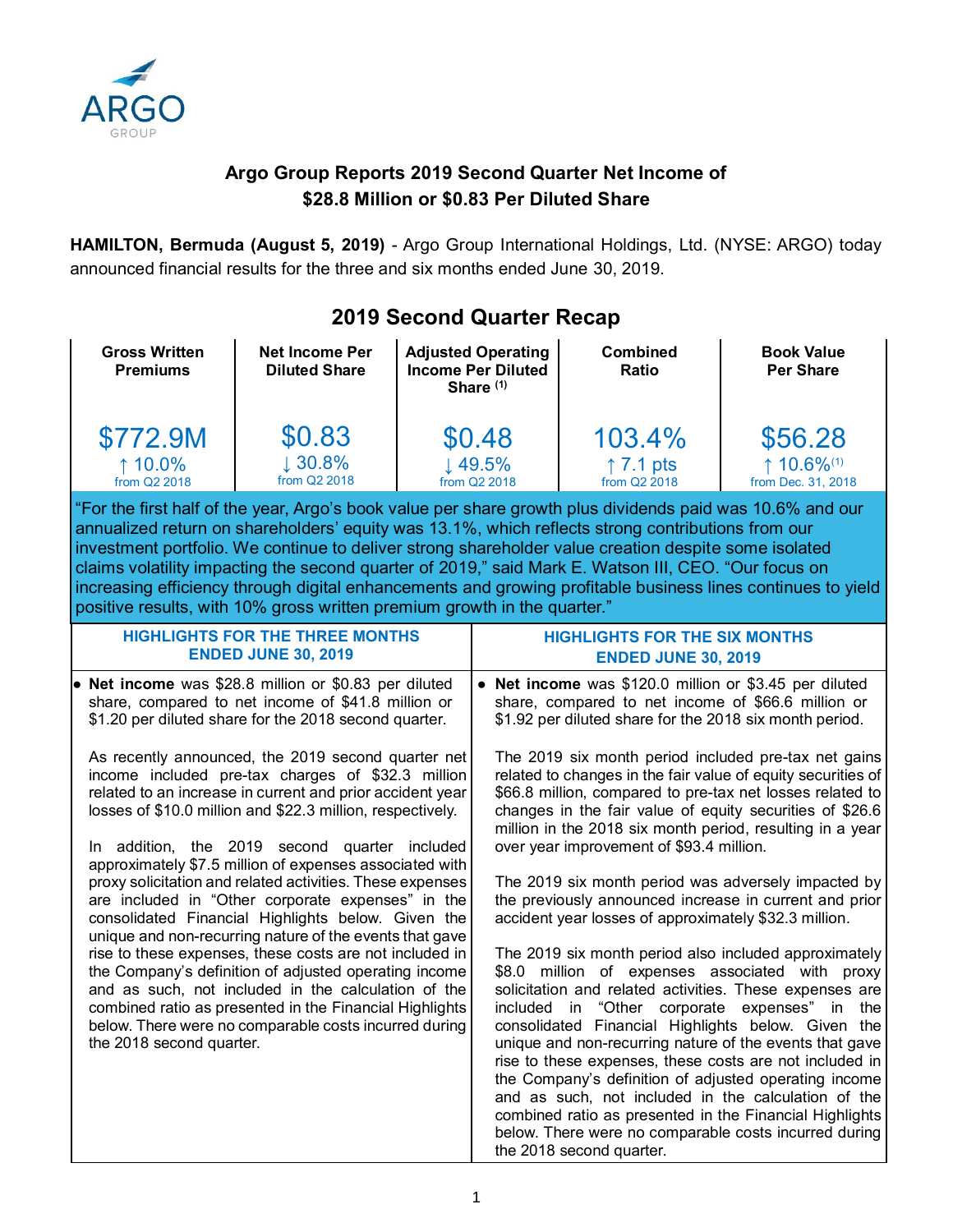| • Adjusted operating income <sup>(1)(2)</sup> was \$16.8 million or<br>\$0.48 per diluted share, compared to adjusted<br>operating income of \$32.9 million or \$0.95 per diluted<br>share for the 2018 second quarter.                                                                                                                                                           |           | • Adjusted operating income <sup>(1)(2)</sup> was \$58.3 million or<br>\$1.68 per diluted share, compared to adjusted<br>operating income of \$69.4 million or \$2.00 per diluted<br>share for the 2018 six month period.                                                                                                                                                                   |
|-----------------------------------------------------------------------------------------------------------------------------------------------------------------------------------------------------------------------------------------------------------------------------------------------------------------------------------------------------------------------------------|-----------|---------------------------------------------------------------------------------------------------------------------------------------------------------------------------------------------------------------------------------------------------------------------------------------------------------------------------------------------------------------------------------------------|
| For purposes of calculating adjusted operating income,<br>effective January 1, 2019, the company prospectively<br>decreased its assumed effective tax rate to 15% from<br>20%. This change is in response to ongoing tax<br>planning strategies implemented following the 2018<br>change in U.S. corporate tax rate from 35% to 21%.                                              |           | For purposes of calculating adjusted operating income,<br>effective January 1, 2019, the company prospectively<br>decreased its assumed effective tax rate to 15% from<br>20%. This change is in response to ongoing tax planning<br>strategies implemented following the 2018 change in<br>U.S. corporate tax rate from 35% to 21%.                                                        |
| <b>• Gross written premiums</b> grew 10.0% to \$772.9<br>million, compared to \$702.8 million for the 2018<br>second quarter. U.S. Operations grew 10.6% to<br>\$453.6 million, compared to \$410.0 million for the<br>2018 second quarter. International Operations grew<br>9.1% to \$319.2 million, compared to \$292.6 million for<br>the 2018 second quarter.                 |           | Gross written premiums grew 8.5% to \$1.5 billion,<br>compared to \$1.4 billion for the 2018 six month period.<br>U.S. Operations grew 10.4% to \$864.3 million,<br>compared to \$782.8 million for the 2018 six month<br>period. International Operations grew 6.2% to \$669.3<br>million, compared to \$630.3 million for the 2018 six<br>month period.                                   |
| • The combined ratio was 103.4% compared to $96.3\%$<br>for the 2018 second quarter. The loss and expense<br>ratios for the 2019 second quarter were 66.0% and<br>37.4%, respectively, compared to 58.8% and 37.5%,<br>respectively, for the 2018 second quarter. The current<br>accident year, ex-CAT combined ratio was 96.7%,<br>compared to 96.4% in the 2018 second quarter. |           | The combined ratio was 99.0% compared to 96.1% for<br>the 2018 six month period. The loss and expense ratios<br>for the 2019 six month period were 61.3% and 37.7%,<br>respectively, compared to 58.0%<br>and<br>$38.1\%$<br>respectively, for the 2018 six month period. The current<br>accident year, ex-CAT combined ratio was 95.3%,<br>compared to 95.9% in the 2018 six month period. |
| • Catastrophe losses were \$6.5 million, compared to<br>\$1.7 million for the 2018 second quarter.                                                                                                                                                                                                                                                                                |           | Catastrophe losses were \$12.0 million, compared to<br>\$6.0 million for the 2018 six month period.                                                                                                                                                                                                                                                                                         |
| • Net unfavorable prior-year reserve development<br>was \$22.3 million, compared to favorable prior-year<br>development of \$2.4 million in the 2018 second quarter.                                                                                                                                                                                                              |           | Net unfavorable prior-year reserve development was<br>million, compared to favorable prior-year<br>\$19.8<br>development of \$4.4 million in the 2019 six month period.                                                                                                                                                                                                                     |
| $\bullet$ Net investment income increased 28.9% to \$42.8<br>million, compared to \$33.2 million in the 2018 second<br>quarter.                                                                                                                                                                                                                                                   |           | Net investment income increased 10.8% to \$76.7<br>million, compared to \$69.2 million in the 2018 six<br>month period.                                                                                                                                                                                                                                                                     |
| Net investment income on the core portfolio<br>increased 18.9% to \$33.3 million, compared to \$28.0<br>million in the 2018 second quarter. This increase was<br>primarily due to an increase in the invested asset<br>base and higher investment yields.                                                                                                                         |           | Net investment income on the core portfolio increased<br>18.1% to \$65.3 million, compared to \$55.3 million in<br>the 2018 six month period. This increase was primarily<br>due to an increase in the invested asset base and<br>higher investment yields.                                                                                                                                 |
| Alternative investments, which are reported on a lag,<br>contributed \$9.5 million, compared to \$5.2 million in the<br>2018 second quarter, an increase of 82.7%.                                                                                                                                                                                                                |           | Alternative investments, which are reported on a lag,<br>contributed \$11.4 million, compared to \$13.9 million in<br>the 2018 six month period, a decrease of 18.0%.                                                                                                                                                                                                                       |
| • The quarterly cash dividend was \$0.31 per share. The<br>Company did not purchase any shares of its common<br>stock during the 2019 second quarter.                                                                                                                                                                                                                             |           | • For the six month period cash dividends totaled \$0.62 per<br>share. The Company did not purchase any shares of its<br>common stock during the 2019 six month period.                                                                                                                                                                                                                     |
| • Book value per share increased 2.5% <sup>(1)</sup> to \$56.28 at<br>June 30, 2019, compared to \$55.23 at March 31, 2019.                                                                                                                                                                                                                                                       | $\bullet$ | <b>Book value</b> per share increased $10.6\%$ <sup>(1)</sup> to \$56.28 at<br>June 30, 2019, compared to \$51.43 at December 31,<br>2018.                                                                                                                                                                                                                                                  |
| <b>Notes</b>                                                                                                                                                                                                                                                                                                                                                                      |           |                                                                                                                                                                                                                                                                                                                                                                                             |

● All references to catastrophe losses are pre-tax.

● Point impacts on the combined ratio are calculated as the difference between the reported combined ratio and the combined ratio excluding incurred catastrophe losses and associated reinstatement and other catastrophe-related premium adjustments.

- (1) Refer to Non-GAAP Financial Measures below.
- (2) For purposes of calculating adjusted operating income, assumed tax rates of 15% and 20% were used for 2019 and 2018, respectively.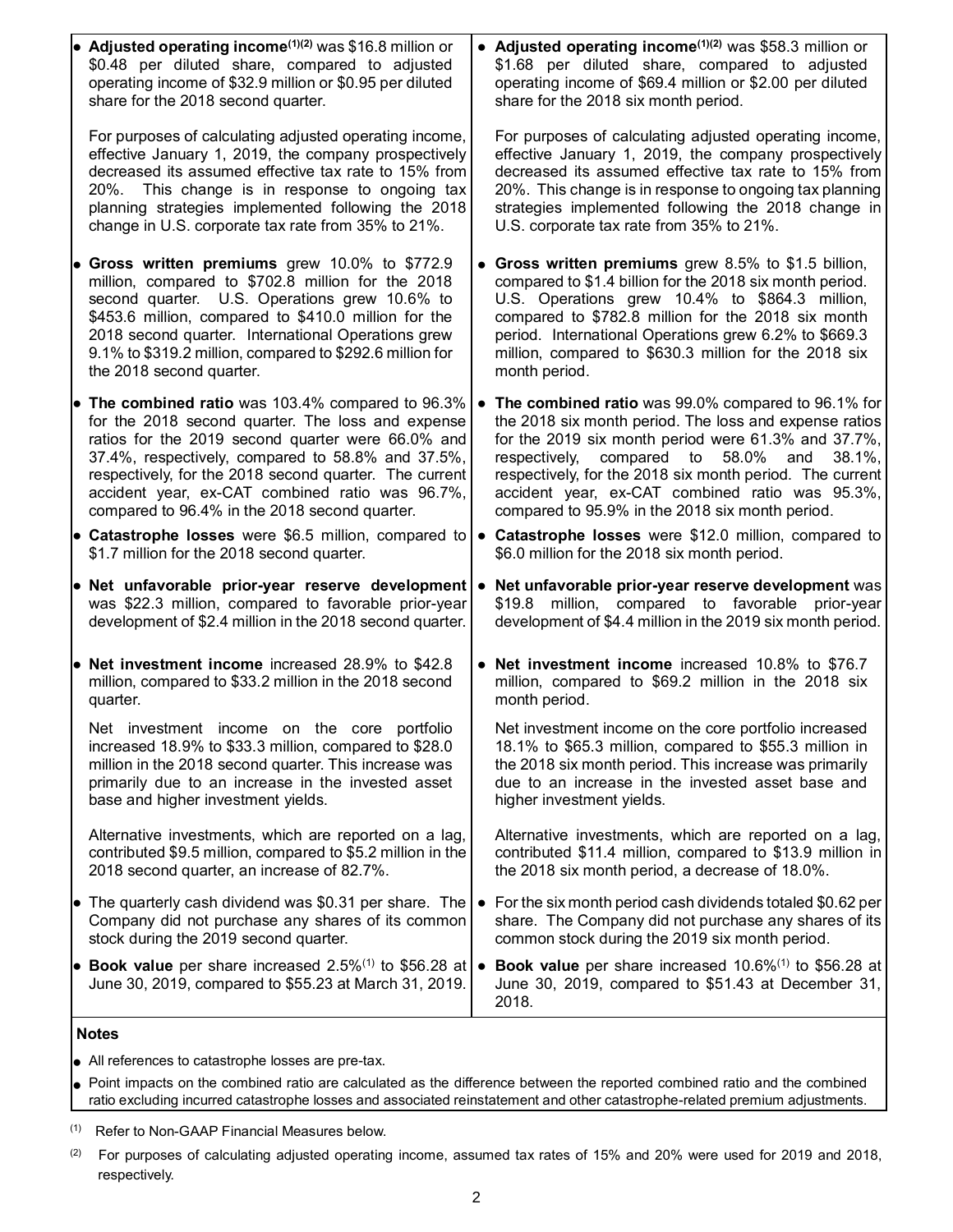### **U.S. Operations**

• Gross written premiums in the 2019 second quarter of \$453.6 million increased \$43.6 million or 10.6% compared to the 2018 second quarter. Growth was achieved across all major lines of business compared to the 2018 second quarter. The overall increase in gross written premiums reflects an improving rate environment, continued focus on execution of strategic growth plans and digital initiatives, while still executing on appropriate risk selection and exposure management actions.

Net retained premiums (net written premiums as a percentage of gross written premiums) for the 2019 second quarter were 65.1% compared to 67.8% for the 2018 second quarter. The overall current quarter decrease in the percent of net premiums retained was due in large part to an increase in ongoing strategic use of reinsurance programs, as part of overall risk management initiatives.

- Net earned premiums in the 2019 second quarter of \$284.0 million were up \$17.0 million or 6.4% from the 2018 second quarter, driven by the aforementioned growth in gross written premiums partially offset by the increased use of reinsurance. All major lines of business reported growth in net earned premiums compared to the 2018 second quarter.
- The loss ratio for the 2019 second quarter was 57.4%, compared to 58.3% for the 2018 second quarter, an improvement of 0.9 points. The lower 2019 second quarter ratio is driven by a 1.3 point improvement in the current accident year ex-CAT loss ratio, an improvement of 0.6 points from an increase in favorable net prior-year reserve development, partially offset by an increase in catastrophe losses which resulted in a 1.0 point deterioration to the overall loss ratio.
- The current accident year ex-CAT loss ratio for the 2019 second quarter was 57.7%, compared to 59.0% for the 2018 second quarter. The 1.3 point improvement in the current accident year ex-CAT loss ratio was driven by a decline in large property losses, as the 2018 second quarter included a number of discrete non-CAT, weather-related property losses.
- Net favorable prior-year reserve development for the 2019 second quarter was \$5.1 million, compared to \$3.1 million in the 2018 second quarter. The current quarter favorable development related primarily to Liability lines, partially offset by unfavorable development in Professional and Property lines.
- Catastrophe losses for the 2019 second quarter were \$4.2 million compared to catastrophe losses of \$1.3 million in the 2018 second quarter.
- The expense ratio for the 2019 second quarter was 32.3%, a 0.5 point increase compared to the 2018 second quarter (31.8%). The 2019 second quarter reflected higher acquisition costs and continued strategic investments in people and technology, including digital initiatives in support of the aforementioned 10.6% gross written premium growth.
- Underwriting income for the 2019 second quarter increased 11.4% to \$29.4 million, compared to \$26.4 million for the 2018 second quarter. The \$3.0 million increase in underwriting income is primarily related to an improvement in the current accident year ex-CAT loss ratio, an increase in net favorable prior-year reserve development, an increase in underwriting income related to the growth in net earned premiums, offset by an increase in catastrophe losses and a modest increase in the expense ratio.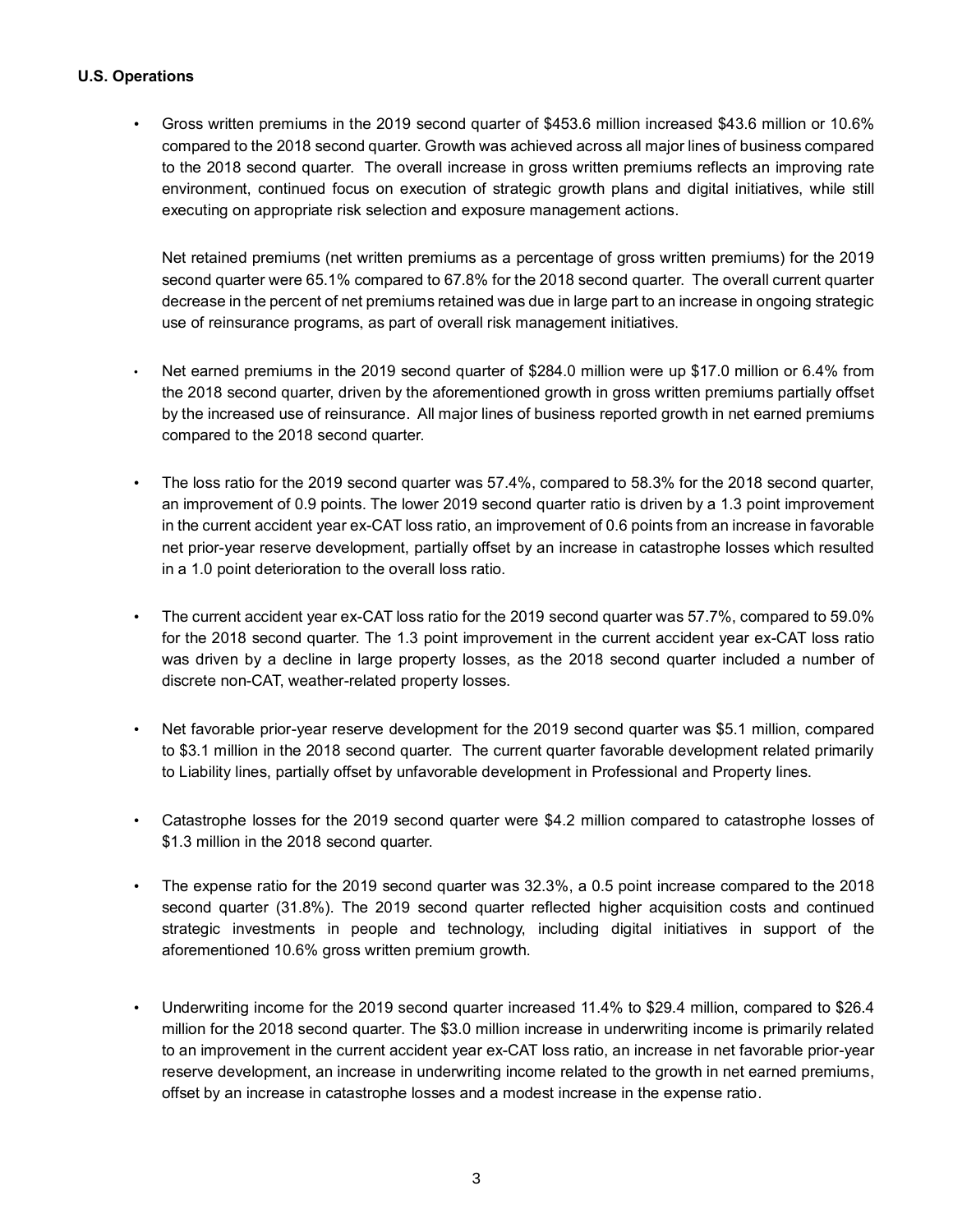### **International Operations**

• Gross written premiums in the 2019 second quarter of \$319.2 million increased \$26.6 million or 9.1%, compared to the 2018 second quarter. This growth was due primarily to Property lines, partially offset by Specialty lines, as Professional and Liability lines approximate the 2018 second quarter writings. Geographically, the growth was primarily due to Bermuda (insurance) and was partially offset by planned decreases in Europe. The growth in Bermuda related primarily to Property lines as a result of an increase in new business and favorable rate changes.

Net retained premiums (net written premiums as a percentage of gross written premiums) for the 2019 second quarter were 50.1%, compared to 56.4% for the 2018 second quarter. Consistent with prior quarters, the current quarter decrease in the percent of net premiums retained was due in large part to an increase in ongoing strategic use of reinsurance programs and an increased use of third-party capital, most notably within Property Reinsurance lines.

- Consistent with net written premiums, net earned premiums in the 2019 second quarter of \$147.6 million decreased \$2.9 million or 1.9% from the 2018 second quarter. As noted above, all major lines of business, with the exception of Property, reported growth in net earned premiums compared to the 2018 second quarter. The decline in Property related to the aforementioned increased use of reinsurance and third-party capital.
- The loss ratio for the 2019 second quarter was 81.9%, compared to 58.9% for the 2018 second quarter, an increase of 23.0 points. The increase in the loss ratio was due to 17.9 points resulting from \$26.4 million of net unfavorable prior-year reserve development in 2019 compared to net favorable prior-year reserves development of \$0.5 million in the 2018 second quarter, 1.6 points related to 2019 second quarter catastrophe losses of \$2.3 million, and a 3.5 point increase in the current accident year ex-CAT loss ratio.
- The current accident year ex-CAT loss ratio for the 2019 second quarter was 62.4%, compared to 58.9% for the 2018 second quarter, and increase of 3.5 points. The increase in the loss ratio was primarily related to a number of discrete property and energy losses.
- Net unfavorable prior-year reserve development for the 2019 second quarter was \$26.4 million compared to net favorable prior-year reserve development of \$0.5 million. The 2019 unfavorable development related to certain Liability, Property and Specialty lines. The Liability charges related primarily to Bermuda operations, including losses on certain public utilities business, which were previously exited, and to a lesser extent our European and Syndicate 1200 operations. As it relates to Europe, the adverse development primarily related to certain cover-holders whose contracts were previously terminated. As it relates to Syndicate 1200, the adverse development related to businesses that we have previously exited or where aggressive remedial underwriting actions have been taken.
- Catastrophe losses incurred for the 2019 second quarter were \$2.3 million, compared to catastrophe losses of \$0.4 million for the 2018 second quarter.
- The expense ratio for the 2019 second quarter was 38.7%, an increase of 1.9 points compared to the 2018 second quarter (36.8%). The increase expense ratio related to an increase in the acquisition costs at Syndicate 1200 and to a lesser extent Bermuda. In addition, the 2019 second quarter reflects the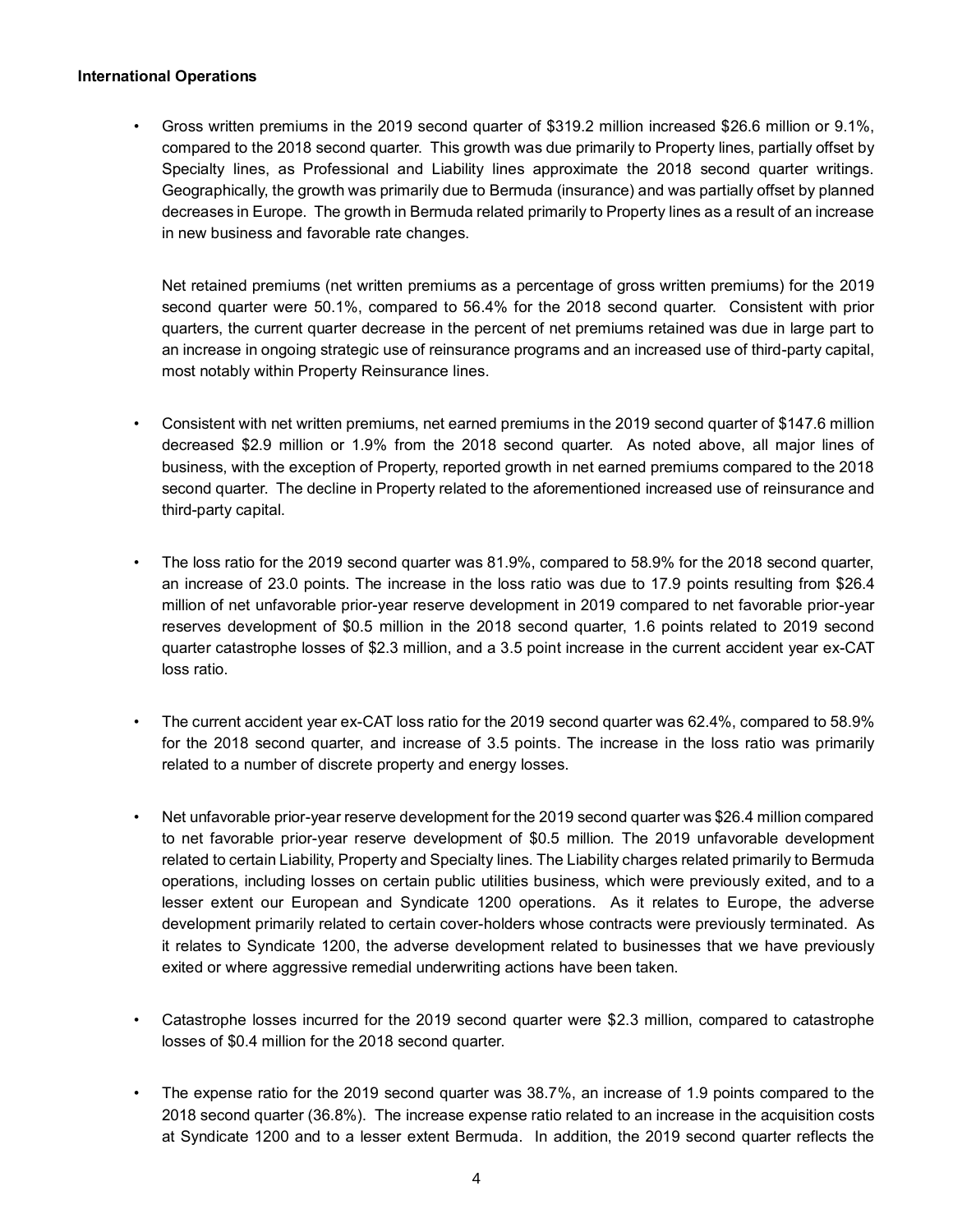effects of increased investment of in technology in support of the aforementioned 9.1% growth in gross written premiums.

• The underwriting loss for the 2019 second quarter was \$30.4 million, compared to underwriting income of \$6.4 million for the 2018 second quarter. The \$36.8 million decline in underwriting results was due primarily to the quarter over quarter change in net unfavorable prior-year reserve development, an increase in current accident year ex-CAT loss ratio, an increase in catastrophe-related losses.

#### **CONFERENCE CALL**

Argo Group management will conduct an investor conference call starting at 10 a.m. EDT on Tuesday, August 6, 2019.

### A live webcast of the conference call can be accessed at

[https://services.choruscall.com/links/argo190806.html.](https://urldefense.proofpoint.com/v2/url?u=https-3A__services.choruscall.com_links_argo190806.html&d=DwMFAg&c=3GA0lv3V1KChs2K5ng-mYIFCwMtEkH7d8yaSRhv5xEc&r=GBqetfBa5GlP8w7tz44X9K9tYh4eQ19kqG2DoafB8JQ&m=8ZON0OwABdccrCwrq-hL99nCciurXpFjIcpcYIVNHps&s=jOmf1UGG_1c9lfkW0wDnb_rbLco6j6yBb0PJl1unC4o&e=) Participants in the U.S. can access the call by dialing (877) 291-5203. Callers dialing from outside the U.S. can access the call by dialing (412) 902-6610. Please ask the operator to be connected to the Argo Group earnings call.

A webcast replay will be available shortly after the live conference call and can be accessed at [https://services.choruscall.com/links/argo190806.html.](https://services.choruscall.com/links/argo190806.html) A telephone replay of the conference call will be available through August 13, 2019, to callers in the U.S. by dialing (877) 344-7529 (conference #10133996). Callers dialing from outside the U.S. can access the telephone replay by dialing (412) 317-0088 (conference #10133996).

### **ABOUT ARGO GROUP INTERNATIONAL HOLDINGS, LTD.**

Argo Group International Holdings, Ltd. (NYSE: ARGO) is an international underwriter of specialty insurance and reinsurance products in the property and casualty market. Argo Group offers a full line of products and services designed to meet the unique coverage and claims handling needs of businesses in two primary segments: U.S. Operations and International Operations. Argo Group's insurance subsidiaries are A.M. Best-rated 'A' (Excellent) (first highest rating out of 16 rating classifications) with a stable outlook, and Argo Group's U.S. insurance subsidiaries are Standard and Poor's-rated 'A-' (Strong) with a positive outlook. More information on Argo Group and its subsidiaries is available at www.argolimited.com.

#### **FORWARD-LOOKING STATEMENTS**

This press release may include forward-looking statements, both with respect to Argo Group and its industry, that reflect our current views with respect to future events and financial performance. These statements are made pursuant to the safe harbor provisions of the Private Securities Litigation Reform Act of 1995. Forward-looking statements include all statements that do not relate solely to historical or current facts, and can be identified by the use of words such as "expect," "intend," "plan," "believe," "do not believe," "aim," "project," "anticipate," "seek," "will," "likely," "assume," "estimate," "may," "continue," "guidance," "objective," "outlook," "trends," "future," "could," "would," "should," "target," "on track" and similar expressions of a future or forward-looking nature. All forward-looking statements address matters that involve risks and uncertainties, many of which are beyond Argo Group's control. Accordingly, there are or will be important factors that could cause actual results to differ materially from those indicated in such statements and, therefore, you should not place undue reliance on any such statements. We believe that these factors include, but are not limited to, the following: 1) unpredictability and severity of catastrophic events; 2) rating agency actions; 3) adequacy of our risk management and loss limitation methods; 4) cyclicality of demand and pricing in the insurance and reinsurance markets; 5) statutory or regulatory developments including tax policy, reinsurance and other regulatory matters; 6) our ability to implement our business strategy; 7) adequacy of our loss reserves; 8) continued availability of capital and financing; 9) retention of key personnel; 10) competition; 11) potential loss of business from one or more major insurance or reinsurance brokers; 12) our ability to implement, successfully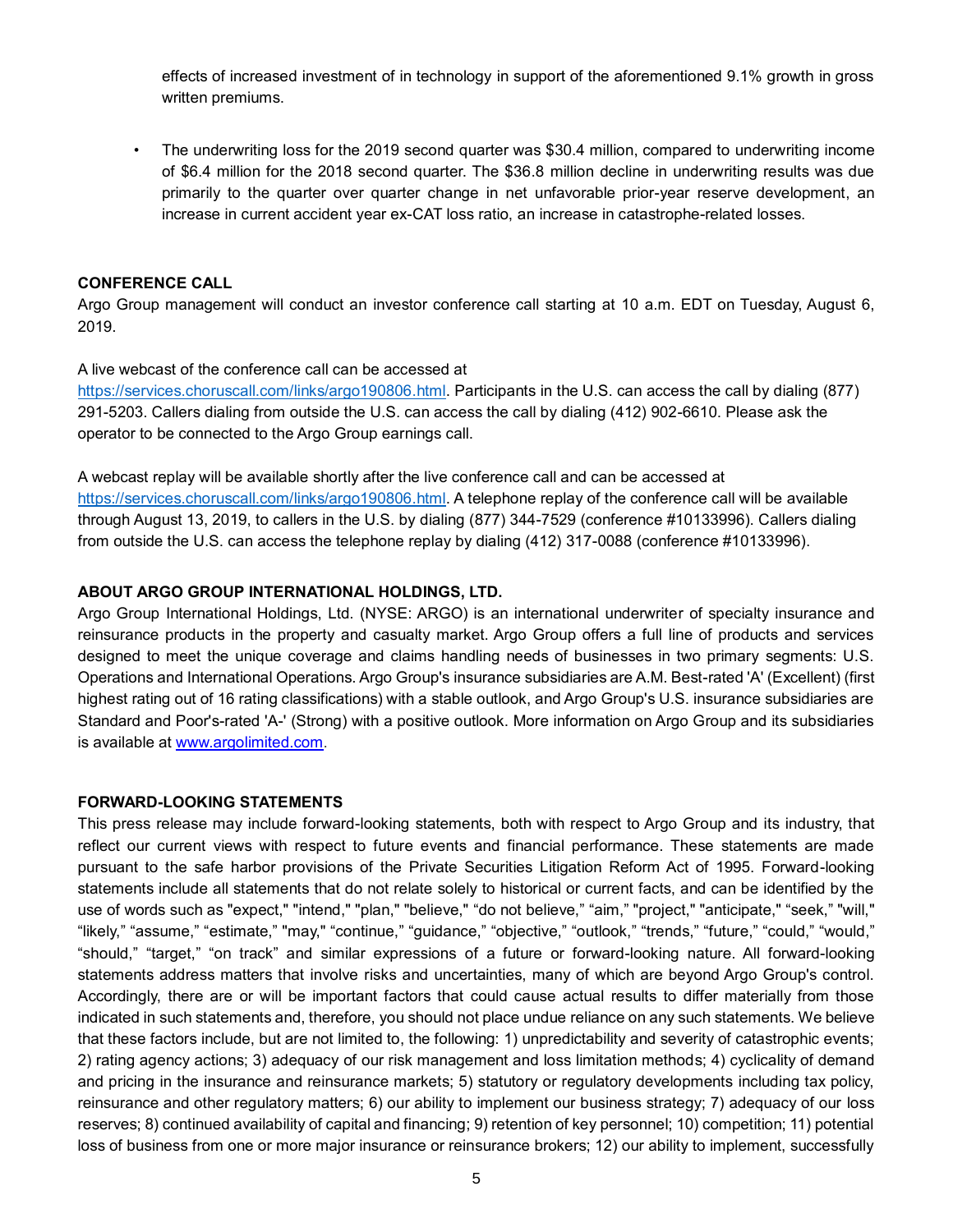and on a timely basis, complex infrastructure, distribution capabilities, systems, procedures and internal controls, and to develop accurate actuarial data to support the business and regulatory and reporting requirements; 13) general economic and market conditions (including inflation, volatility in the credit and capital markets, interest rates and foreign currency exchange rates); 14) the integration of Ariel Re and other businesses we may acquire or new business ventures we may start; 15) the effect on our investment portfolios of changing financial market conditions including inflation, interest rates, liquidity and other factors; 16) acts of terrorism or outbreak of war; 17) availability of reinsurance and retrocessional coverage, as well as management's response to any of the aforementioned factors and; 18) costs associated with shareholder activism.

In addition, any estimates relating to loss events involve the exercise of considerable judgment and reflect a combination of ground-up evaluations, information available to date from brokers and cedents, market intelligence, initial tentative loss reports and other sources. The actuarial range of reserves and management's best estimate is based on our then current state of knowledge including explicit and implicit assumptions relating to the pattern of claim development, the expected ultimate settlement amount, inflation and dependencies between lines of business. Our internal capital model is used to consider the distribution for reserving risk around this best estimate and predict the potential range of outcomes. However, due to the complexity of factors contributing to the losses and the preliminary nature of the information used to prepare these estimates, there can be no assurance that Argo Group's ultimate losses will remain within the stated amount.

The foregoing review of important factors should not be construed as exhaustive and should be read in conjunction with the other cautionary statements that are included herein and elsewhere, including the risk factors included in our most recent reports on Form 10-K and Form 10-Q and other documents of Argo Group on file with or furnished to the U.S. Securities and Exchange Commission ("SEC"). Any forward-looking statements made in this press release are qualified by these cautionary statements, and there can be no assurance that the actual results or developments anticipated by Argo Group will be realized or, even if substantially realized, that they will have the expected consequences to, or effects on, Argo Group or its business or operations. Except as required by law, Argo Group undertakes no obligation to update publicly or revise any forward-looking statement, whether as a result of new information, future developments or otherwise.

#### **NON-GAAP FINANCIAL MEASURES**

In presenting the Company's results, management has included and discussed in this press release certain nongenerally accepted accounting principles ("non-GAAP") financial measures within the meaning of Regulation G as promulgated by the U.S. Securities and Exchange Commission. Management believes that these non-GAAP measures, which may be defined differently by other companies, better explain the Company's results of operations in a manner that allows for a more complete understanding of the underlying trends in the Company's business. However, these measures should not be viewed as a substitute for those determined in accordance with generally accepted accounting principles ("U.S. GAAP").

"Underwriting income" is an internal performance measure used in the management of the Company's operations and represents the net amount earned from underwriting activities (net premiums earned less underwriting expenses and claims incurred). Although this measure of profit (loss) does not replace net income (loss) computed in accordance with U.S. GAAP as a measure of profitability, management uses this measure of profit (loss) to focus our reporting segments on generating underwriting income. The Company presents Underwriting income as a measure that is commonly recognized as a standard of performance by investors, analysts, rating agencies and other users of its financial information.

"Current accident year ex-CAT combined ratio" and the "Current accident year ex-CAT loss ratio" are internal measures used by the management of the Company to evaluate the performance of its' underwriting activity and represents the net amount of underwriting income excluding catastrophe-related charges (impacts to both premiums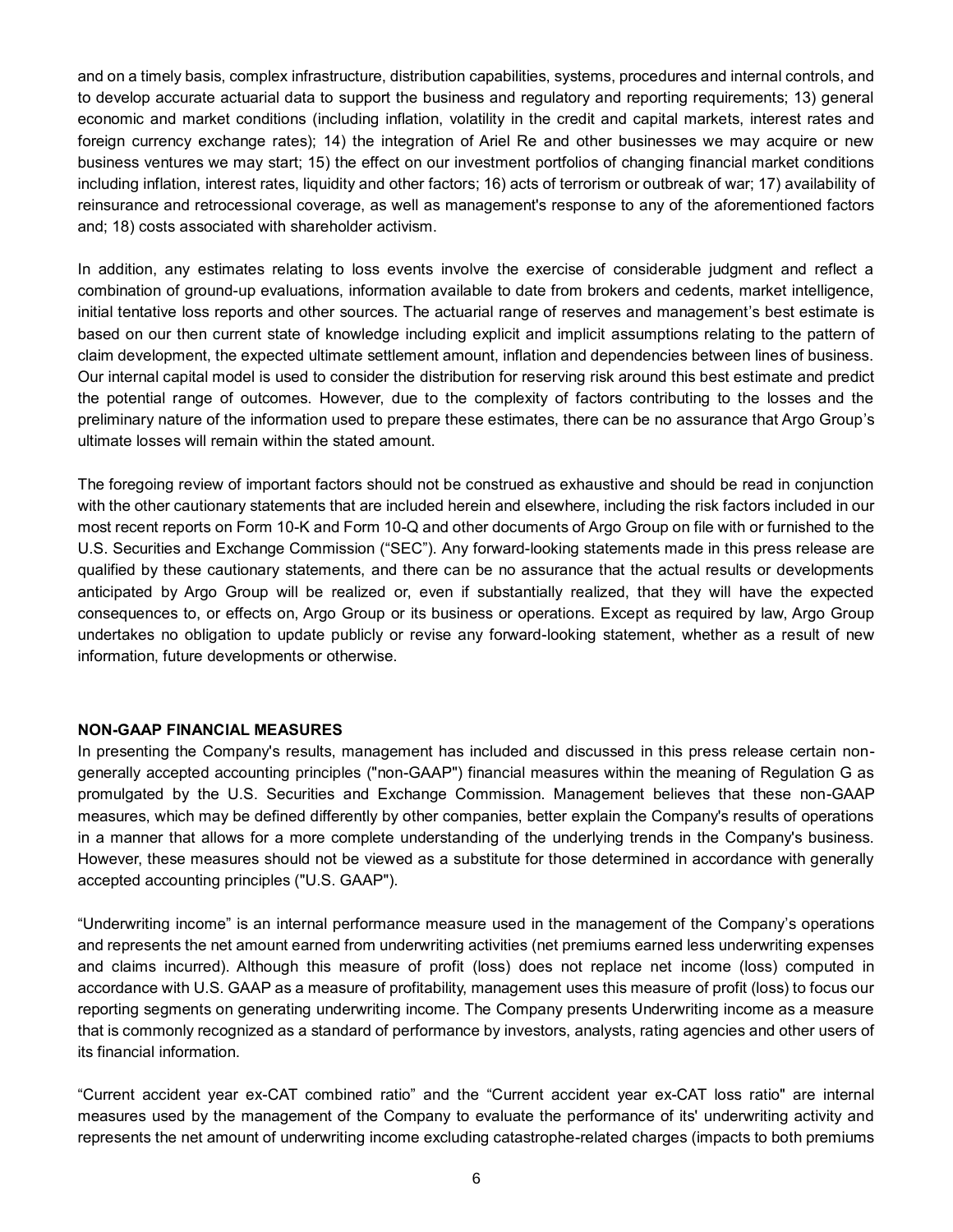and losses), the impact of changes to prior year loss reserves and other one-time items that would impact expenses or net earned premiums. Although this measure does not replace the combined ratio it provides management with a view of the quality of earnings generated by underwriting activity for the current accident year.

"Adjusted operating income" is an internal performance measure used in the management of the Company's operations and represents after-tax (at assumed effective tax rates of 15% for 2019 and 20% for 2018) operational results excluding, as applicable, net realized investment gains or losses, net foreign exchange gain or loss, and other similar non-recurring items. The Company excludes net realized investment gains or losses, net foreign exchange gain or loss, and other similar non-recurring items from the calculation of adjusted operating income because these amounts are influenced by and fluctuate in part, by market conditions and other factors that are outside of management's control. Given the unique and non-recurring nature of the events that gave rise to such costs, "other corporate expenses", which include certain costs associated with recent proxy solicitation and related activities are not considered part of Adjusted Operating Income.

In addition to presenting net income determined in accordance with U.S. GAAP, the Company believes that showing adjusted operating income enables investors, analysts, rating agencies and other users of the Company's financial information to more easily analyze our results of operations and underlying business performance. Adjusted operating income should not be viewed as a substitute for U.S. GAAP net income.

"Annualized return on average shareholders' equity" ("ROAE") is calculated using average shareholders' equity. In calculating ROAE, the net income available to shareholders for the period is multiplied by the number of periods in a calendar year to arrive at annualized net income available to shareholders. The Company presents ROAE as a measure that is commonly recognized as a standard of performance by investors, analysts, rating agencies and other users of its financial information.

"Annualized adjusted operating return on average shareholders' equity" is calculated using adjusted operating income (as defined above and annualized in the manner described for net income (loss) available to shareholders under ROAE above) and average shareholders' equity.

The "percentage change in book value per share" included in the 2019 Second Quarter Recap includes (by adding) the effects of cash dividends paid per share to the calculated book value per share for the current period. This adjusted amount is then compared to the prior period's book value per share to determine the period over period change. The Company believes that including the dividends paid per share allows users of its financial statements to more easily identify the impact of the changes in book value per share from the perspective of investors.

Reconciliations of these financial measures to their most directly comparable U.S. GAAP measures are included in the attached tables.

> - more - (financial tables follow)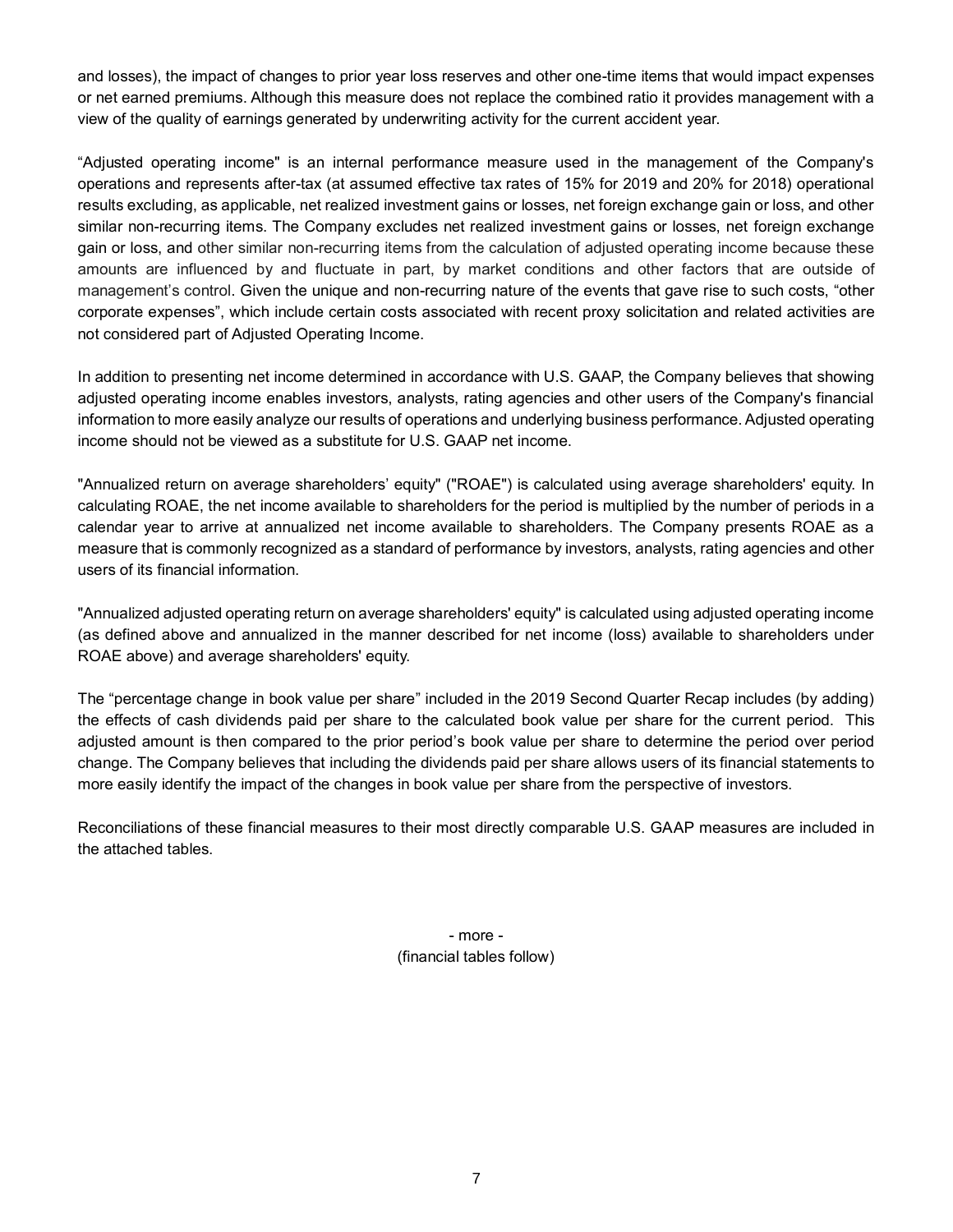# **ARGO GROUP INTERNATIONAL HOLDINGS, LTD. CONSOLIDATED BALANCE SHEETS**

(in millions, except per share amounts)

|                                                  |               | <b>June 30,</b> | December 31, |
|--------------------------------------------------|---------------|-----------------|--------------|
|                                                  |               | 2019            | 2018         |
|                                                  |               | (unaudited)     |              |
| <b>Assets</b>                                    |               |                 |              |
| <b>Total investments</b>                         | \$            | 4,877.6 \$      | 4,787.0      |
| Cash                                             |               | 182.3           | 139.2        |
| Accrued investment income                        |               | 26.7            | 27.2         |
| Receivables                                      |               | 3,497.5         | 3,338.2      |
| Goodwill and intangible assets                   |               | 269.6           | 270.5        |
| Deferred acquisition costs, net                  |               | 163.9           | 167.3        |
| Ceded unearned premiums                          |               | 593.9           | 457.7        |
| Other assets                                     |               | 555.2           | 371.1        |
| <b>Total assets</b>                              | \$            | 10,166.7 \$     | 9,558.2      |
|                                                  |               |                 |              |
| <b>Liabilities and Shareholders' Equity</b>      |               |                 |              |
| Reserves for losses and loss adjustment expenses | $\frac{1}{2}$ | 4,735.7 \$      | 4,654.6      |
| Unearned premiums                                |               | 1,404.0         | 1,300.9      |
| Ceded reinsurance payable, net                   |               | 1,052.8         | 970.5        |
| Senior unsecured fixed rate notes                |               | 139.9           | 139.8        |
| Other indebtedness                               |               | 182.3           | 183.4        |
| Junior subordinated debentures                   |               | 257.2           | 257.0        |
| <b>Other liabilities</b>                         |               | 465.8           | 305.3        |
| <b>Total liabilities</b>                         |               | 8,237.7         | 7,811.5      |
|                                                  |               |                 |              |
| Total shareholders' equity                       |               | 1,929.0         | 1,746.7      |
| Total liabilities and shareholders' equity       | $\frac{1}{2}$ | 10,166.7 \$     | 9,558.2      |
|                                                  |               |                 |              |
| Book value per common share                      | \$            | 56.28           | 51.43<br>\$  |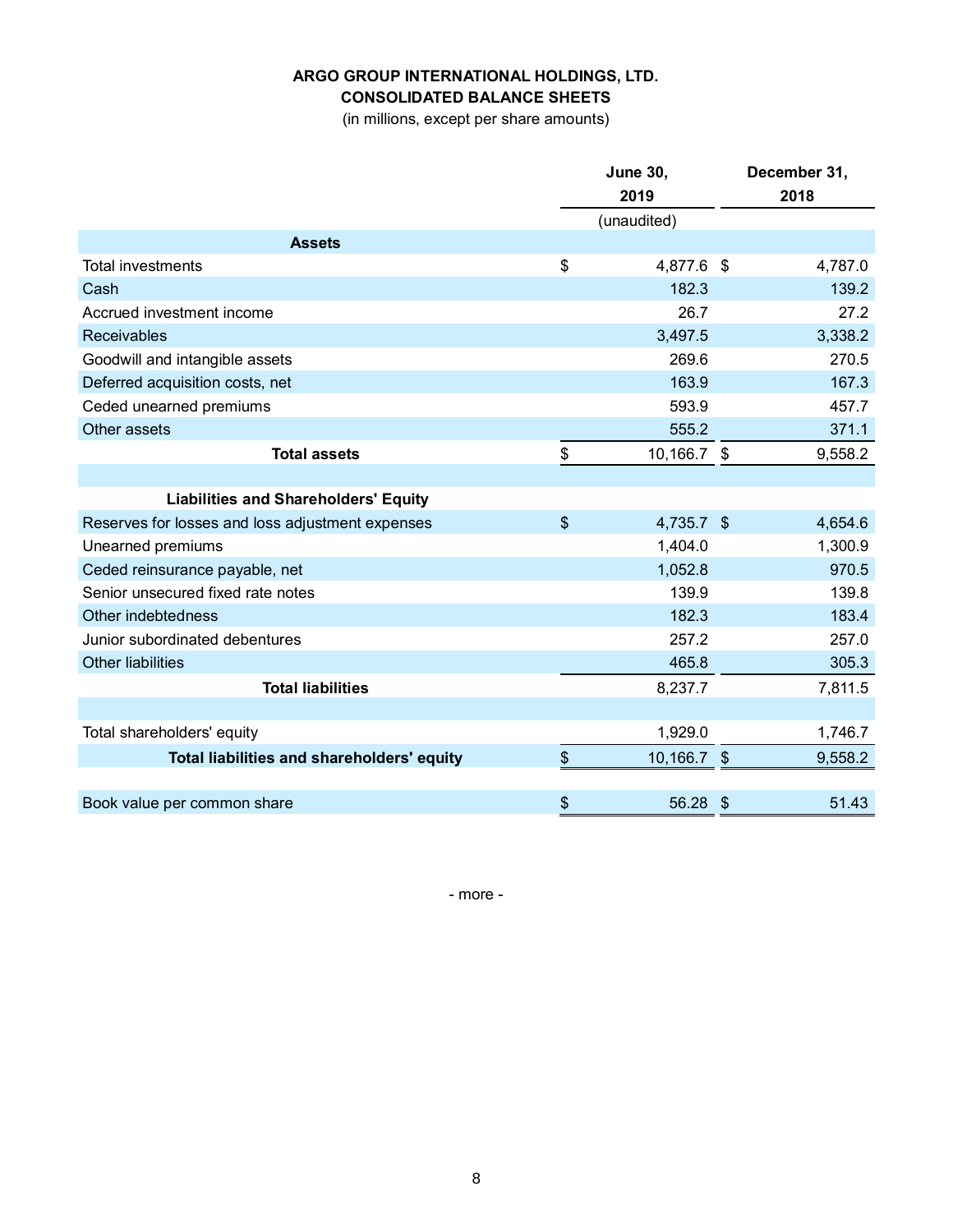# **ARGO GROUP INTERNATIONAL HOLDINGS, LTD. FINANCIAL HIGHLIGHTS**

**CONSOLIDATED**

(in millions, except per share amounts)

(unaudited)

|                                                  |                | <b>Three Months Ended</b> |                         |       |               | <b>Six Months Ended</b> |               |         |
|--------------------------------------------------|----------------|---------------------------|-------------------------|-------|---------------|-------------------------|---------------|---------|
|                                                  |                | <b>June 30,</b>           |                         |       |               | <b>June 30,</b>         |               |         |
|                                                  |                | 2019                      |                         | 2018  |               | 2019                    |               | 2018    |
| Gross written premiums                           | $\mathfrak{S}$ | 772.9                     | $\sqrt[6]{\frac{1}{2}}$ | 702.8 | $\sqrt[6]{3}$ | 1,533.7                 | $\frac{1}{2}$ | 1,413.3 |
| Net written premiums                             |                | 455.2                     |                         | 443.3 |               | 816.1                   |               | 810.4   |
|                                                  |                |                           |                         |       |               |                         |               |         |
| Earned premiums                                  |                | 431.7                     |                         | 417.7 |               | 852.2                   |               | 832.4   |
| Net investment income                            |                | 42.8                      |                         | 33.2  |               | 76.7                    |               | 69.2    |
| Fee and other income                             |                | 2.1                       |                         | 1.9   |               | 4.4                     |               | 3.9     |
| Net realized investment gains (losses):          |                |                           |                         |       |               |                         |               |         |
| Net realized investment (losses) gains           |                | (0.6)                     |                         | 6.2   |               | (2.3)                   |               | 21.4    |
| Change in fair value of equity securities        |                | 12.6                      |                         | 4.3   |               | 66.8                    |               | (26.6)  |
| Net realized investment gains (losses)           |                | 12.0                      |                         | 10.5  |               | 64.5                    |               | (5.2)   |
| Total revenue                                    |                | 488.6                     |                         | 463.3 |               | 997.8                   |               | 900.3   |
|                                                  |                |                           |                         |       |               |                         |               |         |
| Losses and loss adjustment expenses              |                | 284.8                     |                         | 245.5 |               | 522.7                   |               | 482.7   |
| Underwriting, acquisition and insurance expenses |                | 161.4                     |                         | 156.8 |               | 321.6                   |               | 317.0   |
| Other corporate expenses                         |                | 7.5                       |                         |       |               | 8.0                     |               |         |
| Interest expense                                 |                | 9.3                       |                         | 7.8   |               | 17.8                    |               | 15.5    |
| Fee and other expense                            |                | 1.3                       |                         | 1.6   |               | 2.6                     |               | 3.6     |
| Foreign currency exchange gains                  |                | (5.3)                     |                         | (5.5) |               | (4.6)                   |               | (0.6)   |
| <b>Total expenses</b>                            |                | 459.0                     |                         | 406.2 |               | 868.1                   |               | 818.2   |
|                                                  |                |                           |                         |       |               |                         |               |         |
| Income before income taxes                       |                | 29.6                      |                         | 57.1  |               | 129.7                   |               | 82.1    |
| Income tax provision                             |                | 0.8                       |                         | 15.3  |               | 9.7                     |               | 15.5    |
| Net income                                       | $\$\$          | 28.8                      | $\frac{1}{2}$           | 41.8  | $\frac{2}{3}$ | 120.0                   | $\frac{1}{2}$ | 66.6    |
|                                                  |                |                           |                         |       |               |                         |               |         |
| Net income per common share (basic)              | $\,$           | 0.84                      | \$                      | 1.23  | \$            | 3.52                    | \$            | 1.96    |
| Net income per common share (diluted)            | \$             | 0.83                      | $\frac{1}{2}$           | 1.20  | \$            | 3.45                    | \$            | 1.92    |
|                                                  |                |                           |                         |       |               |                         |               |         |
| Weighted average common shares:                  |                |                           |                         |       |               |                         |               |         |
| <b>Basic</b>                                     |                | 34.2                      |                         | 33.9  |               | 34.1                    |               | 33.9    |
| <b>Diluted</b>                                   |                | 34.8                      |                         | 34.7  |               | 34.8                    |               | 34.7    |
|                                                  |                |                           |                         |       |               |                         |               |         |
| Loss ratio                                       |                | 66.0%                     |                         | 58.8% |               | 61.3%                   |               | 58.0%   |
| Expense ratio <sup>(1)</sup>                     |                | 37.4%                     |                         | 37.5% |               | 37.7%                   |               | 38.1%   |
| GAAP combined ratio (1)                          |                | 103.4%                    |                         | 96.3% |               | 99.0%                   |               | 96.1%   |
| CAY ex-CAT combined ratio (1)                    |                | 96.7%                     |                         | 96.4% |               | 95.3%                   |               | 95.9%   |

(1) "Other corporate expenses" have been excluded from the calculations of the expense ratio, combined ratio, and CAY ex-CAT combined ratio for the three and six months ended June 30, 2019.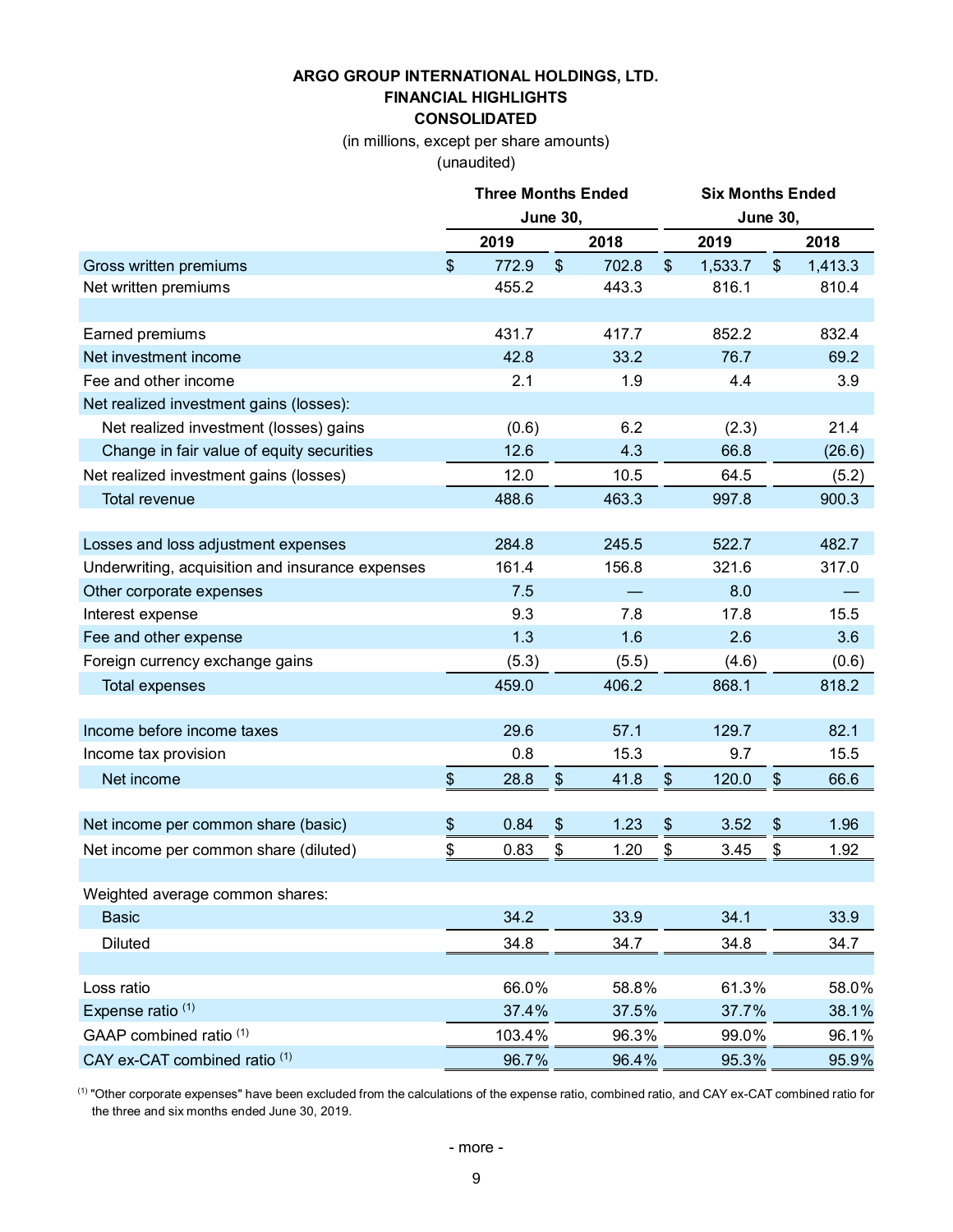# **ARGO GROUP INTERNATIONAL HOLDINGS, LTD.**

**SEGMENT DATA**

(in millions) (unaudited)

|                                 | <b>Three Months Ended</b> |                 |              |       |                 | <b>Six Months Ended</b> |                           |       |  |  |
|---------------------------------|---------------------------|-----------------|--------------|-------|-----------------|-------------------------|---------------------------|-------|--|--|
|                                 |                           | <b>June 30,</b> |              |       | <b>June 30,</b> |                         |                           |       |  |  |
|                                 |                           | 2019            |              | 2018  |                 | 2019                    |                           | 2018  |  |  |
| <b>U.S. Operations</b>          |                           |                 |              |       |                 |                         |                           |       |  |  |
| Gross written premiums          | \$                        | 453.6           | \$           | 410.0 | \$              | 864.3                   | \$                        | 782.8 |  |  |
| Net written premiums            |                           | 295.3           |              | 278.1 |                 | 543.7                   |                           | 527.1 |  |  |
| Earned premiums                 |                           | 284.0           |              | 267.0 |                 | 557.8                   |                           | 529.3 |  |  |
|                                 |                           |                 |              |       |                 |                         |                           |       |  |  |
| Underwriting income             |                           | 29.4            |              | 26.4  |                 | 54.2                    |                           | 42.4  |  |  |
| Net investment income           |                           | 29.6            |              | 20.7  |                 | 52.7                    |                           | 43.3  |  |  |
| Interest expense                |                           | (5.7)           |              | (4.1) |                 | (10.9)                  |                           | (8.0) |  |  |
| Fee (expense) income, net       |                           | (0.1)           |              | (0.5) |                 | 0.1                     |                           | (1.2) |  |  |
| Net income before taxes         | \$                        | 53.2            | $\mathbb{S}$ | 42.5  | \$              | 96.1                    | \$                        | 76.5  |  |  |
|                                 |                           |                 |              |       |                 |                         |                           |       |  |  |
| Loss ratio                      |                           | 57.4%           |              | 58.3% |                 | 57.0%                   |                           | 58.9% |  |  |
| Expense ratio                   |                           | 32.3%           |              | 31.8% |                 | 33.3%                   |                           | 33.1% |  |  |
| GAAP combined ratio             |                           | 89.7%           |              | 90.1% |                 | 90.3%                   |                           | 92.0% |  |  |
| CAY ex-CAT combined ratio       |                           | 90.0%           |              | 90.8% |                 | 90.4%                   |                           | 91.7% |  |  |
|                                 |                           |                 |              |       |                 |                         |                           |       |  |  |
| <b>International Operations</b> |                           |                 |              |       |                 |                         |                           |       |  |  |
| Gross written premiums          | \$                        | 319.2           | \$           | 292.6 | \$              | 669.3                   | \$                        | 630.3 |  |  |
| Net written premiums            |                           | 159.8           |              | 165.0 |                 | 272.3                   |                           | 283.1 |  |  |
| Earned premiums                 |                           | 147.6           |              | 150.5 |                 | 294.3                   |                           | 302.9 |  |  |
|                                 |                           |                 |              |       |                 |                         |                           |       |  |  |
| Underwriting (loss) income      |                           | (30.4)          |              | 6.4   |                 | (21.2)                  |                           | 22.2  |  |  |
| Net investment income           |                           | 11.5            |              | 8.4   |                 | 20.6                    |                           | 17.2  |  |  |
| Interest expense                |                           | (3.1)           |              | (2.3) |                 | (5.9)                   |                           | (4.6) |  |  |
| Fee income, net                 |                           | 1.0             |              | 0.7   |                 | 1.7                     |                           | 1.3   |  |  |
| Net (loss) income before taxes  | $\frac{1}{2}$             | (21.0)          | \$           | 13.2  | \$              | (4.8)                   | $\boldsymbol{\mathsf{S}}$ | 36.1  |  |  |
|                                 |                           |                 |              |       |                 |                         |                           |       |  |  |
| Loss ratio                      |                           | 81.9%           |              | 58.9% |                 | 69.1%                   |                           | 55.4% |  |  |
| Expense ratio                   |                           | 38.7%           |              | 36.8% |                 | 38.1%                   |                           | 37.2% |  |  |
| GAAP combined ratio             |                           | 120.6%          |              | 95.7% |                 | 107.2%                  |                           | 92.6% |  |  |
| CAY ex-CAT combined ratio       |                           | 101.1%          |              | 95.7% |                 | 96.7%                   |                           | 93.5% |  |  |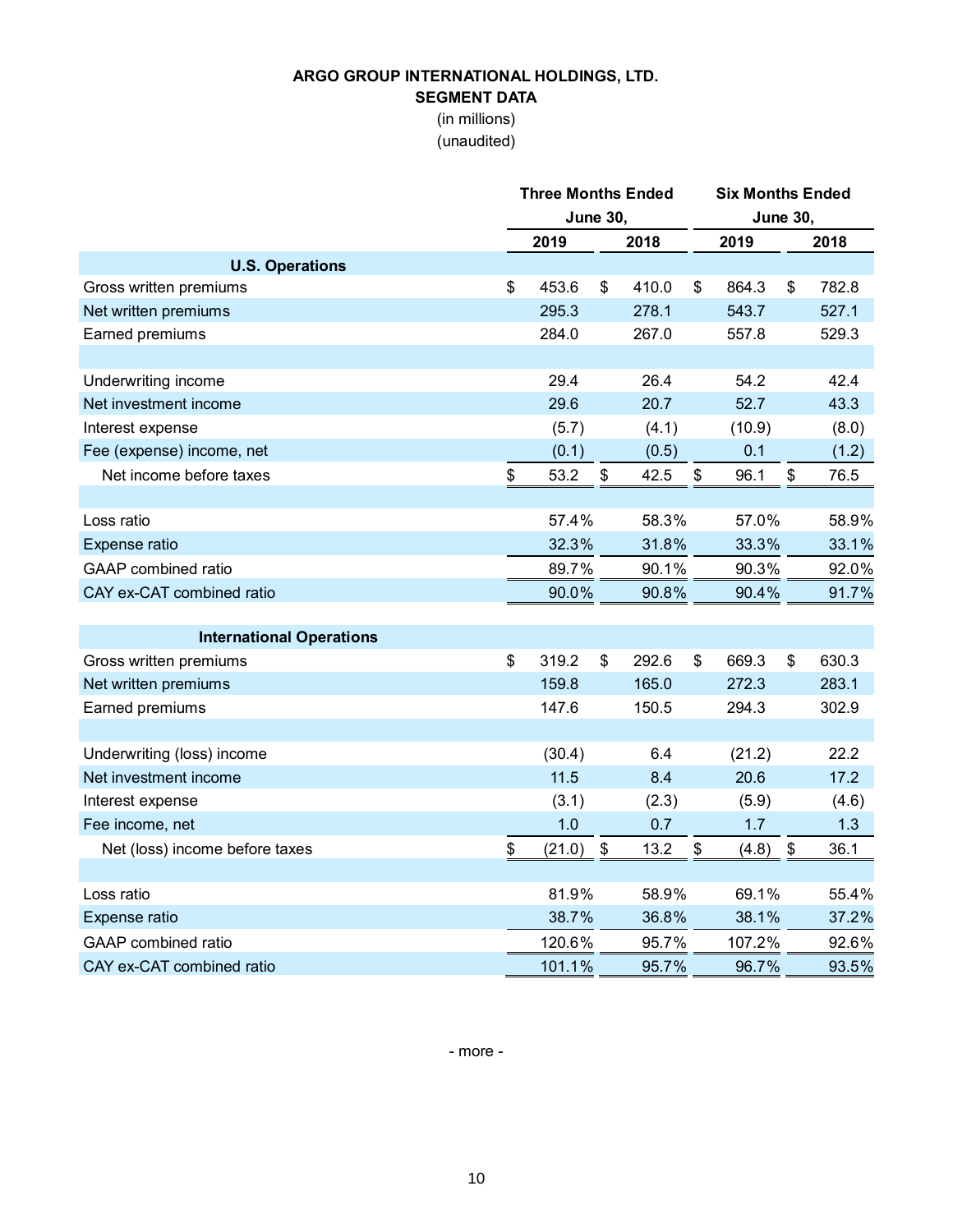## **ARGO GROUP INTERNATIONAL HOLDINGS, LTD. RECONCILIATION OF LOSS RATIOS**

(unaudited)

|                                              | <b>Three Months Ended</b> |        | <b>Six Months Ended</b> |        |
|----------------------------------------------|---------------------------|--------|-------------------------|--------|
|                                              | <b>June 30,</b>           |        | <b>June 30,</b>         |        |
|                                              | 2019                      | 2018   | 2019                    | 2018   |
| <b>U.S. Operations</b>                       |                           |        |                         |        |
| Loss ratio                                   | 57.4 %                    | 58.3 % | 57.0 %                  | 58.9 % |
| Prior accident year loss reserve development | 1.8%                      | 1.2%   | 1.6%                    | 0.8%   |
| Catastrophe losses                           | (1.5)%                    | (0.5)% | (1.5)%                  | (1.1)% |
| CAY ex-CAT loss ratio                        | 57.7 %                    | 59.0 % | 57.1 %                  | 58.6 % |
| <b>International Operations</b>              |                           |        |                         |        |
| Loss ratio                                   | 81.9 %                    | 58.9 % | 69.1 %                  | 55.4 % |
| Prior accident year loss reserve development | (17.9)%                   | 0.3%   | (9.2)%                  | 1.1%   |
| Catastrophe losses                           | (1.6)%                    | (0.3)% | (1.3)%                  | (0.2)% |
| CAY ex-CAT loss ratio                        | 62.4 %                    | 58.9 % | 58.6 %                  | 56.3 % |
|                                              |                           |        |                         |        |
| <b>Consolidated</b>                          |                           |        |                         |        |
| Loss ratio                                   | 66.0 %                    | 58.8 % | 61.3 %                  | 58.0 % |
| Prior accident year loss reserve development | (5.2)%                    | 0.5%   | (2.3)%                  | 0.5%   |
| Catastrophe losses                           | (1.5)%                    | (0.4)% | (1.4)%                  | (0.7)% |
| CAY ex-CAT loss ratio                        | 59.3 %                    | 58.9 % | 57.6 %                  | 57.8 % |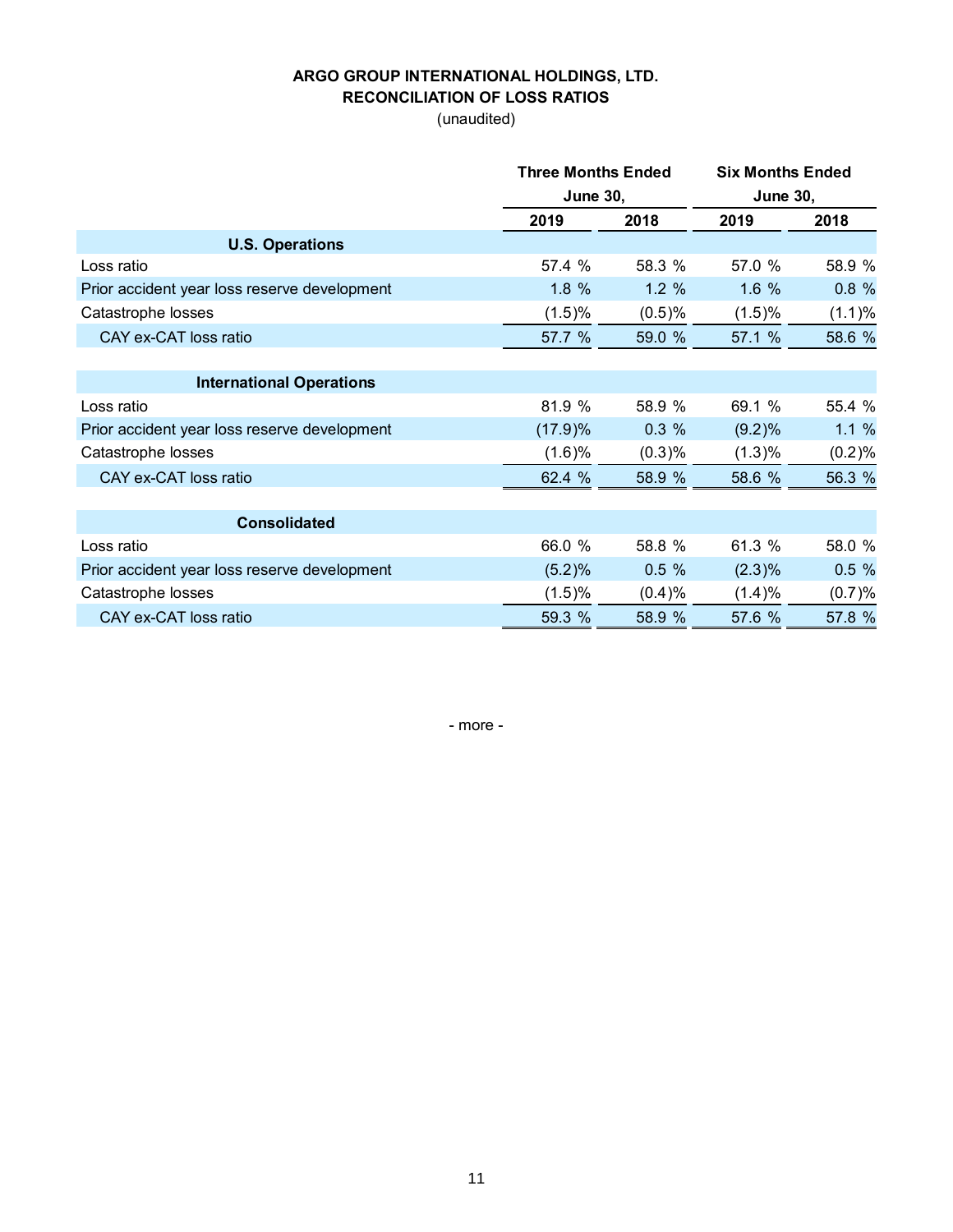### **ARGO GROUP INTERNATIONAL HOLDINGS, LTD. NET PRIOR-YEAR RESERVE DEVELOPMENT & CATASTROPHE LOSSES BY SEGMENT**

## (in millions) (unaudited)

|                                           | <b>Three Months Ended</b><br><b>June 30,</b> |              | <b>Six Months Ended</b><br><b>June 30,</b> |       |  |  |
|-------------------------------------------|----------------------------------------------|--------------|--------------------------------------------|-------|--|--|
|                                           | 2019                                         | 2018         | 2019                                       | 2018  |  |  |
| <b>Net Prior-Year Reserve Development</b> |                                              |              |                                            |       |  |  |
| (Favorable)/Unfavorable                   |                                              |              |                                            |       |  |  |
| U.S. Operations                           | \$<br>$(5.1)$ \$                             | $(3.1)$ \$   | $(9.1)$ \$                                 | (4.1) |  |  |
| <b>International Operations</b>           | 26.4                                         | (0.5)        | 27.2                                       | (3.3) |  |  |
| <b>Run-off Lines</b>                      | 1.0                                          | 1.2          | 1.7                                        | 3.0   |  |  |
| Total net prior-year reserve development  | 22.3 <sup>5</sup>                            | (2.4)<br>-\$ | 19.8<br>- \$                               | (4.4) |  |  |

|                                 |    | <b>Three Months Ended</b><br>June 30, |  |                  | <b>Six Months Ended</b><br><b>June 30,</b> |                  |      |      |
|---------------------------------|----|---------------------------------------|--|------------------|--------------------------------------------|------------------|------|------|
|                                 |    | 2019                                  |  | 2018             |                                            | 2019             |      | 2018 |
| <b>Catastrophe Losses</b>       |    |                                       |  |                  |                                            |                  |      |      |
| Catastrophe losses:             |    |                                       |  |                  |                                            |                  |      |      |
| U.S. Operations                 | \$ | $4.2 \text{ } $$                      |  | 1.3 <sup>5</sup> |                                            | $8.2 \text{ } $$ |      | 5.6  |
| <b>International Operations</b> |    | 2.3                                   |  | 0.4              |                                            | 3.8              |      | 0.4  |
| Total catastrophe losses        |    | 6.5                                   |  | 1.7              | - \$                                       | 12.0             | - \$ | 6.0  |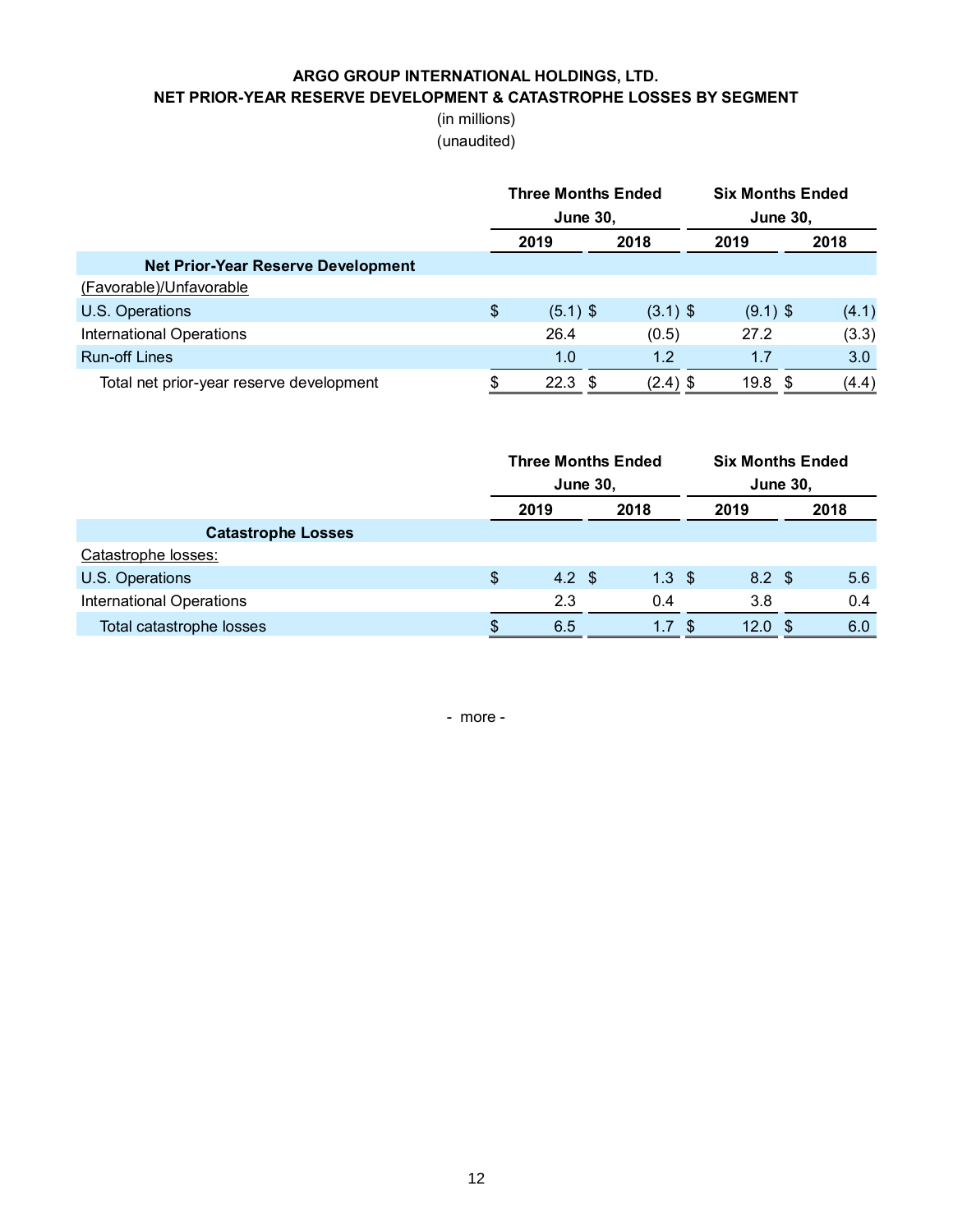# **ARGO GROUP INTERNATIONAL HOLDINGS, LTD. RECONCILIATION OF UNDERWRITING (LOSS) INCOME TO NET INCOME**

**CONSOLIDATED** (in millions)

(unaudited)

|                                        | <b>Three Months Ended</b><br><b>June 30,</b> |  |          | <b>Six Months Ended</b><br><b>June 30,</b> |            |    |        |
|----------------------------------------|----------------------------------------------|--|----------|--------------------------------------------|------------|----|--------|
|                                        | 2019                                         |  | 2018     |                                            | 2019       |    | 2018   |
| Net income                             | \$<br>28.8 <sup>°</sup>                      |  | 41.8 $$$ |                                            | $120.0$ \$ |    | 66.6   |
| Add (deduct):                          |                                              |  |          |                                            |            |    |        |
| Income tax provision                   | 0.8                                          |  | 15.3     |                                            | 9.7        |    | 15.5   |
| Net investment income                  | (42.8)                                       |  | (33.2)   |                                            | (76.7)     |    | (69.2) |
| Net realized investment (gains) losses | (12.0)                                       |  | (10.5)   |                                            | (64.5)     |    | 5.2    |
| Fee and other income                   | (2.1)                                        |  | (1.9)    |                                            | (4.4)      |    | (3.9)  |
| Interest expense                       | 9.3                                          |  | 7.8      |                                            | 17.8       |    | 15.5   |
| Fee and other expense                  | 1.3                                          |  | 1.6      |                                            | 2.6        |    | 3.6    |
| Foreign currency exchange gains        | (5.3)                                        |  | (5.5)    |                                            | (4.6)      |    | (0.6)  |
| Other corporate expenses               | 7.5                                          |  |          |                                            | 8.0        |    |        |
| Underwriting (loss) income             | \$<br>$(14.5)$ \$                            |  | 15.4     | \$                                         | 7.9        | \$ | 32.7   |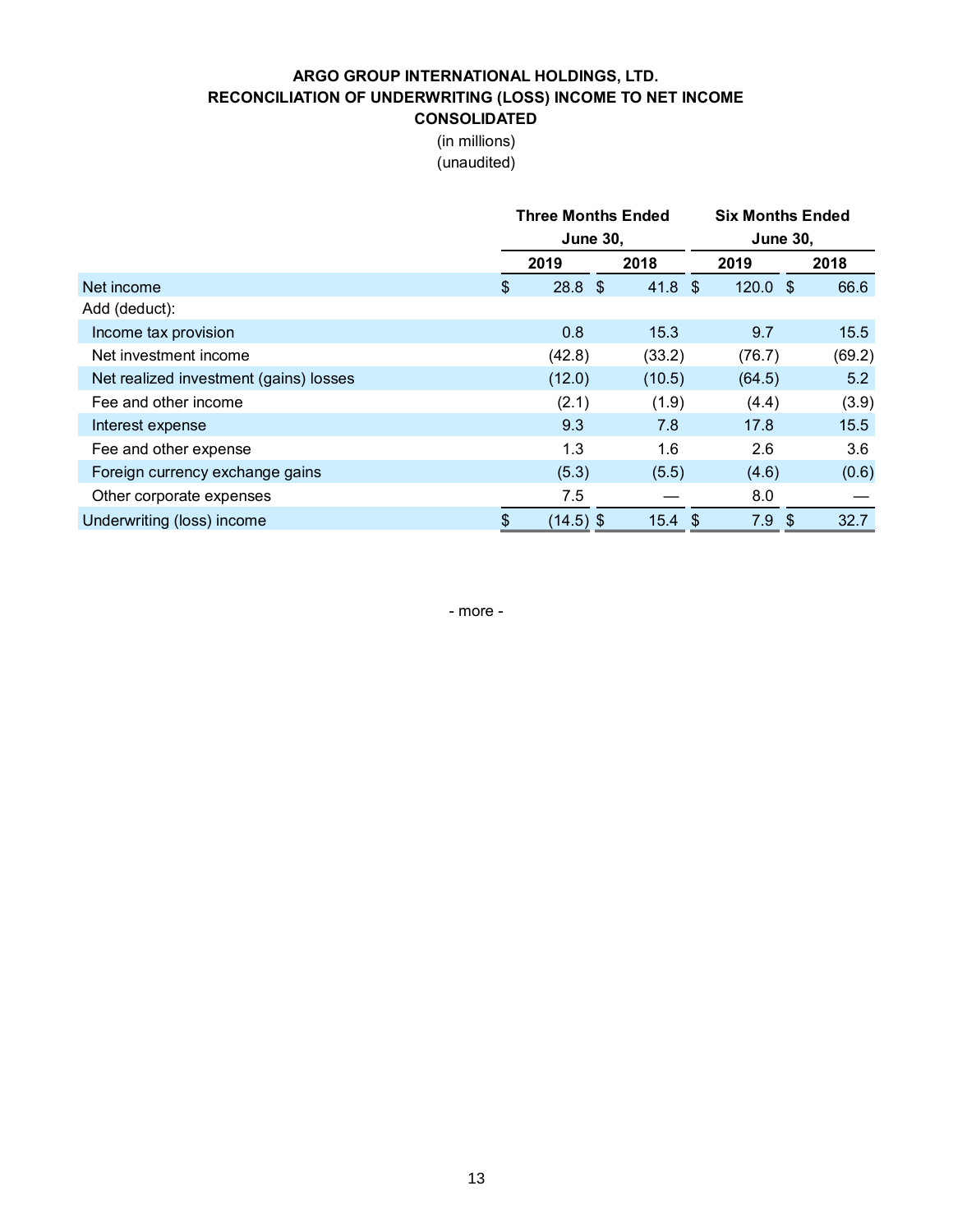# **ARGO GROUP INTERNATIONAL HOLDINGS, LTD. RECONCILIATION OF ADJUSTED OPERATING INCOME TO NET INCOME**

**CONSOLIDATED**

(in millions, except per share amounts)

(unaudited)

|                                                      |       | <b>Three Months Ended</b> |                |           | <b>Six Months Ended</b> |  |       |  |  |
|------------------------------------------------------|-------|---------------------------|----------------|-----------|-------------------------|--|-------|--|--|
|                                                      |       | <b>June 30,</b>           |                |           | <b>June 30,</b>         |  |       |  |  |
|                                                      |       | 2019                      |                | 2018      | 2019                    |  | 2018  |  |  |
| Net income, as reported                              | $\$\$ | 28.8                      | $\mathfrak{L}$ | 41.8 $$$  | $120.0$ \$              |  | 66.6  |  |  |
| Income tax provision                                 |       | 0.8                       |                | 15.3      | 9.7                     |  | 15.5  |  |  |
| Net income, before taxes                             |       | 29.6                      |                | 57.1      | 129.7                   |  | 82.1  |  |  |
| Add (deduct):                                        |       |                           |                |           |                         |  |       |  |  |
| Net realized investment (gains) losses               |       | (12.0)                    |                | (10.5)    | (64.5)                  |  | 5.2   |  |  |
| Foreign currency exchange gains                      |       | (5.3)                     |                | (5.5)     | (4.6)                   |  | (0.6) |  |  |
| Other corporate expenses                             |       | 7.5                       |                |           | 8.0                     |  |       |  |  |
| Adjusted operating income before taxes               |       | 19.8                      |                | 41.1      | 68.6                    |  | 86.7  |  |  |
| Provision for income taxes, at assumed rate (1)      |       | 3.0                       |                | 8.2       | 10.3                    |  | 17.3  |  |  |
| Adjusted operating income                            | \$    | $16.8$ \$                 |                | 32.9      | \$<br>58.3 \$           |  | 69.4  |  |  |
|                                                      |       |                           |                |           |                         |  |       |  |  |
| Adjusted operating income per common share (diluted) | \$    | $0.48$ \$                 |                | $0.95$ \$ | $1.68$ \$               |  | 2.00  |  |  |
|                                                      |       |                           |                |           |                         |  |       |  |  |
| Weighted average common shares, diluted              |       | 34.8                      |                | 34.7      | 34.8                    |  | 34.7  |  |  |

<sup>(1)</sup> For the purpose of calculating Adjusted Operating Income, assumed tax rates of 15% and 20% were used for 2019 and 2018 periods, respectively.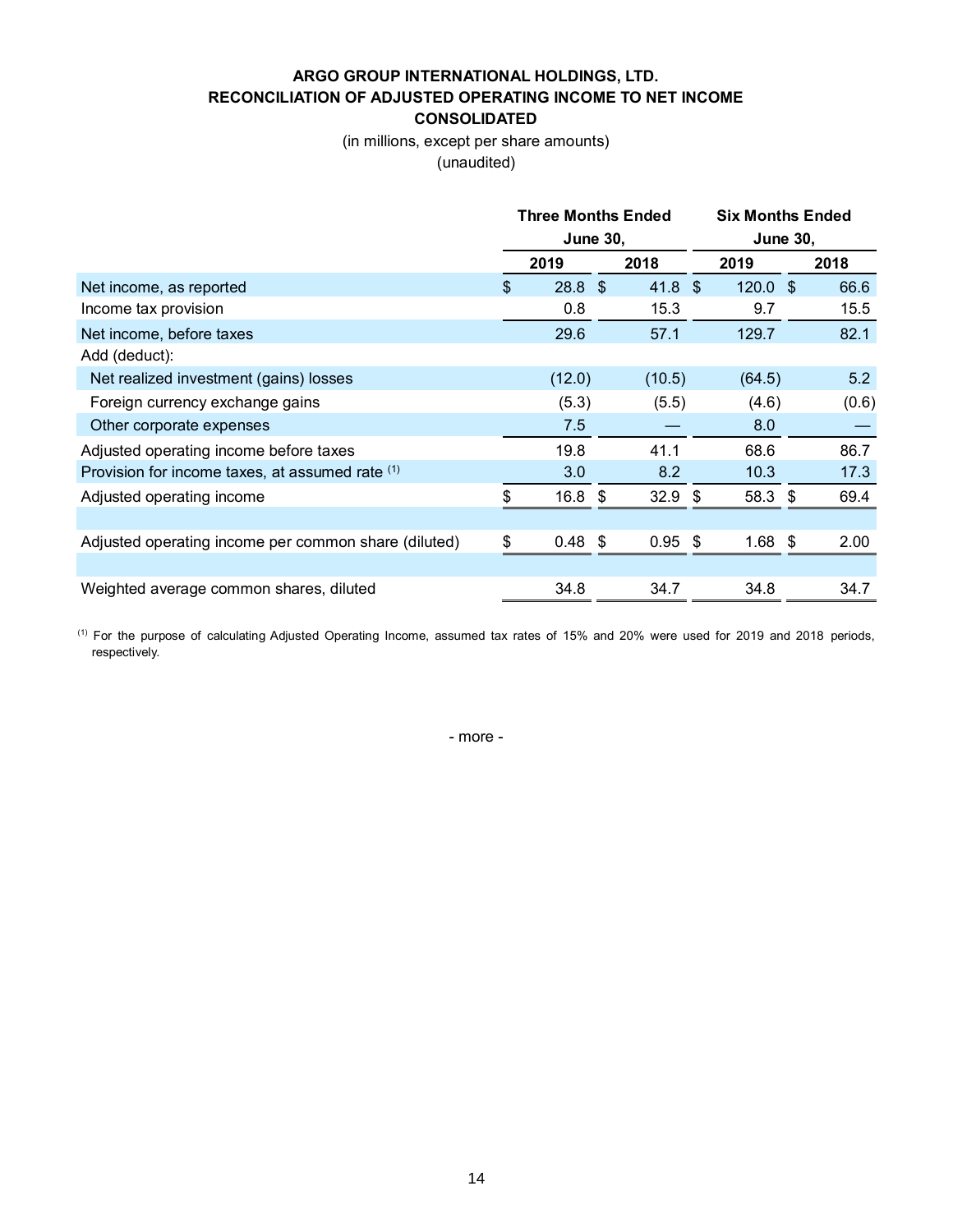### **ARGO GROUP INTERNATIONAL HOLDINGS, LTD. RECONCILIATION OF SEGMENT INCOME TO NET INCOME**

(in millions) (unaudited)

|                                            | <b>Three Months Ended</b><br><b>June 30,</b> |     |         | <b>Six Months Ended</b><br><b>June 30,</b> |                   |     |        |
|--------------------------------------------|----------------------------------------------|-----|---------|--------------------------------------------|-------------------|-----|--------|
|                                            | 2019                                         |     | 2018    |                                            | 2019              |     | 2018   |
| Segment income (loss) before income taxes: |                                              |     |         |                                            |                   |     |        |
| U.S. Operations                            | \$<br>$53.2$ \$                              |     | 42.5 \$ |                                            | $96.1 \text{ } $$ |     | 76.5   |
| <b>International Operations</b>            | (21.0)                                       |     | 13.2    |                                            | (4.8)             |     | 36.1   |
| <b>Run-off Lines</b>                       | (1.1)                                        |     | (0.3)   |                                            | (0.5)             |     | (1.0)  |
| Corporate and Other                        | (11.3)                                       |     | (14.3)  |                                            | (22.2)            |     | (24.9) |
| Net realized investment gains (losses)     | 12.0                                         |     | 10.5    |                                            | 64.5              |     | (5.2)  |
| Foreign currency exchange gains            | 5.3                                          |     | 5.5     |                                            | 4.6               |     | 0.6    |
| Other corporate expenses                   | (7.5)                                        |     |         |                                            | (8.0)             |     |        |
| Income before income taxes                 | 29.6                                         |     | 57.1    |                                            | 129.7             |     | 82.1   |
| Income tax provision                       | 0.8                                          |     | 15.3    |                                            | 9.7               |     | 15.5   |
| Net income                                 | \$<br>28.8                                   | -\$ | 41.8    | \$                                         | 120.0             | -\$ | 66.6   |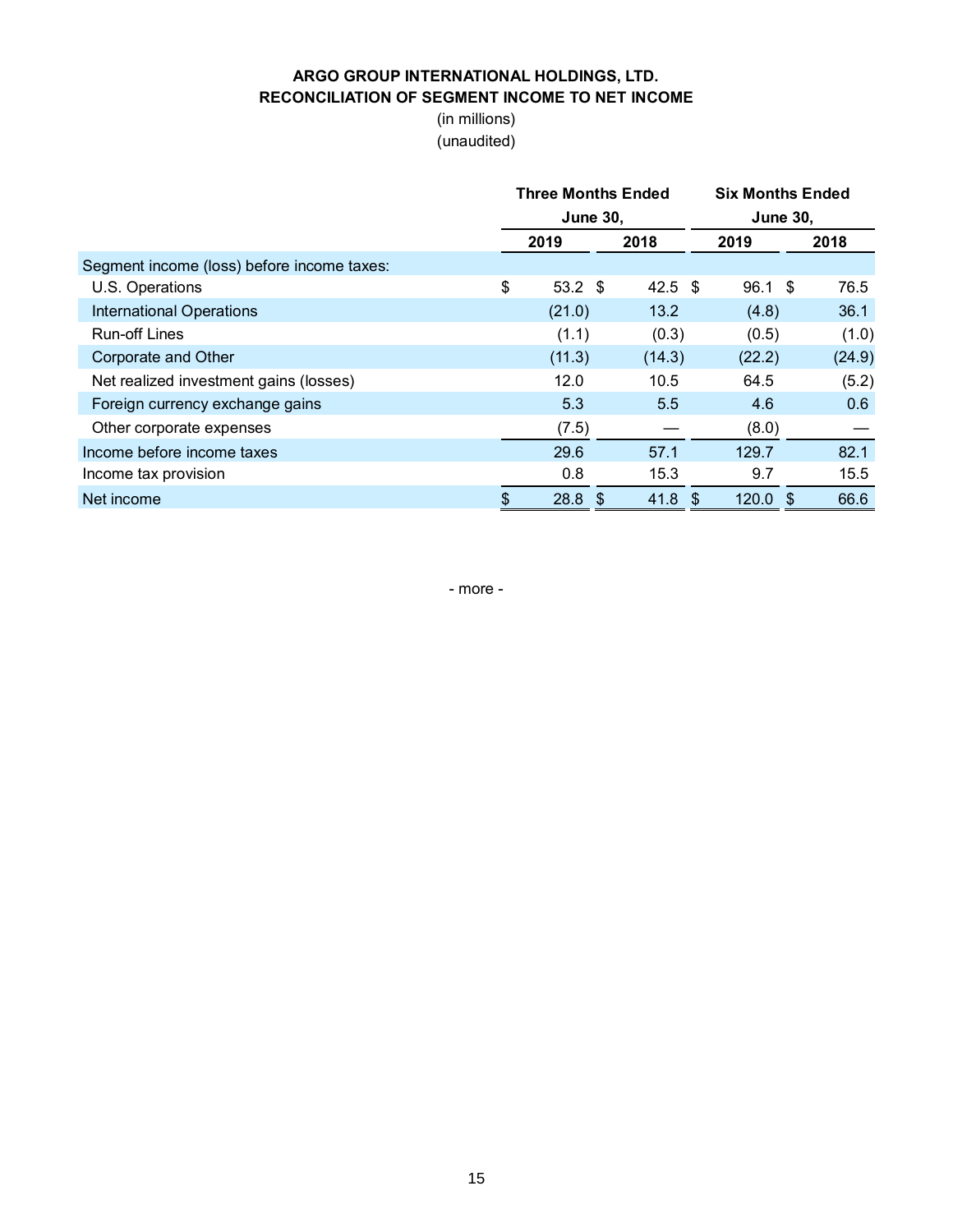## **ARGO GROUP INTERNATIONAL HOLDINGS, LTD. PREMIUMS BY SEGMENT AND LINE OF BUSINESS**

## (in millions) (unaudited)

| <b>U.S. Operations</b> | Three months ended June 30, 2019 |  |                       |  |                      |      | Three months ended June 30, 2018 |  |                       |  |                      |  |
|------------------------|----------------------------------|--|-----------------------|--|----------------------|------|----------------------------------|--|-----------------------|--|----------------------|--|
|                        | Gross<br>Written                 |  | <b>Net</b><br>Written |  | <b>Net</b><br>Earned |      | Gross<br>Written                 |  | <b>Net</b><br>Written |  | <b>Net</b><br>Earned |  |
| Property               | 78.0 \$                          |  | 44.1 S                |  | 33.3                 | ∣ \$ | 71.8 S                           |  | 38.4 <sup>5</sup>     |  | 32.4                 |  |
| Liability              | 256.4                            |  | 173.7                 |  | 175.4                |      | 245.6                            |  | 173.7                 |  | 173.8                |  |
| Professional           | 75.9                             |  | 46.1                  |  | 43.6                 |      | 55.9                             |  | 37.3                  |  | 33.4                 |  |
| Specialty              | 43.3                             |  | 31.4                  |  | 31.7                 |      | 36.7                             |  | 28.7                  |  | 27.4                 |  |
| Total                  | 453.6                            |  | 295.3                 |  | 284.0                |      | 410.0                            |  | 278.1                 |  | 267.0                |  |

|              |                  | Six months ended June 30, 2019 |                       | Six months ended June 30, 2018 |                      |  |                  |  |                       |  |                             |
|--------------|------------------|--------------------------------|-----------------------|--------------------------------|----------------------|--|------------------|--|-----------------------|--|-----------------------------|
|              | Gross<br>Written |                                | <b>Net</b><br>Written |                                | <b>Net</b><br>Earned |  | Gross<br>Written |  | <b>Net</b><br>Written |  | <b>Net</b><br><b>Earned</b> |
| Property     | 142.2 S          |                                | $51.5$ \$             |                                | 64.8 \$              |  | $117.4$ \$       |  | 56.8 <sup>5</sup>     |  | 67.1                        |
| Liability    | 499.0            |                                | 345.9                 |                                | 353.9                |  | 488.7            |  | 343.7                 |  | 345.7                       |
| Professional | 136.7            |                                | 81.3                  |                                | 75.4                 |  | 103.2            |  | 69.1                  |  | 62.5                        |
| Specialty    | 86.4             |                                | 65.0                  |                                | 63.7                 |  | 73.5             |  | 57.5                  |  | 54.0                        |
| Total        | 864.3            |                                | 543.7                 |                                | 557.8                |  | 782.8            |  | 527.1                 |  | 529.3                       |

| <b>International Operations</b> |                  | Three months ended June 30, 2019 |               | Three months ended June 30, 2018 |                  |  |                       |  |                      |
|---------------------------------|------------------|----------------------------------|---------------|----------------------------------|------------------|--|-----------------------|--|----------------------|
|                                 | Gross<br>Written | <b>Net</b><br>Written            | Net<br>Earned |                                  | Gross<br>Written |  | <b>Net</b><br>Written |  | <b>Net</b><br>Earned |
| Property                        | 139.0 S          | 57.1 S                           | 41.0 S        |                                  | $107.5$ \$       |  | 51.9 S                |  | 48.7                 |
| Liability                       | 46.4             | 17.8                             | 26.4          |                                  | 44.7             |  | 24.9                  |  | 24.2                 |
| Professional                    | 42.1             | 26.2                             | 24.6          |                                  | 42.3             |  | 24.8                  |  | 22.8                 |
| Specialty                       | 91.7             | 58.7                             | 55.6          |                                  | 98.1             |  | 63.4                  |  | 54.8                 |
| Total                           | 319.2            | 159.8                            | 147.6         |                                  | 292.6            |  | 165.0                 |  | 150.5                |

|              |                  | Six months ended June 30, 2019 |                | Six months ended June 30, 2018 |                      |  |                  |  |                       |  |                             |
|--------------|------------------|--------------------------------|----------------|--------------------------------|----------------------|--|------------------|--|-----------------------|--|-----------------------------|
|              | Gross<br>Written |                                | Net<br>Written |                                | <b>Net</b><br>Earned |  | Gross<br>Written |  | <b>Net</b><br>Written |  | <b>Net</b><br><b>Earned</b> |
| Property     | $294.0$ \$       |                                | 65.5 \$        |                                | 76.6 \$              |  | $261.8$ \$       |  | $82.6$ \$             |  | 106.7                       |
| Liability    | 93.4             |                                | 45.4           |                                | 55.8                 |  | 91.9             |  | 50.5                  |  | 44.3                        |
| Professional | 98.0             |                                | 53.7           |                                | 53.8                 |  | 88.7             |  | 48.1                  |  | 48.1                        |
| Specialty    | 183.9            |                                | 107.7          |                                | 108.1                |  | 187.9            |  | 101.9                 |  | 103.8                       |
| <b>Total</b> | 669.3            |                                | 272.3          |                                | 294.3                |  | 630.3            |  | 283.1                 |  | 302.9                       |

| <b>Consolidated</b> |     |                  | Three months ended June 30, 2019 |                      | Three months ended June 30, 2018 |                  |  |                       |  |                             |
|---------------------|-----|------------------|----------------------------------|----------------------|----------------------------------|------------------|--|-----------------------|--|-----------------------------|
|                     |     | Gross<br>Written | <b>Net</b><br>Written            | <b>Net</b><br>Earned |                                  | Gross<br>Written |  | <b>Net</b><br>Written |  | <b>Net</b><br><b>Earned</b> |
| Property            | \$. | $217.0$ \$       | $101.2$ \$                       | 74.3 <sup>5</sup>    |                                  | $179.3$ \$       |  | 90.3 <sup>5</sup>     |  | 81.1                        |
| Liability           |     | 302.9            | 191.6                            | 201.9                |                                  | 290.5            |  | 198.8                 |  | 198.2                       |
| Professional        |     | 118.0            | 72.3                             | 68.2                 |                                  | 98.2             |  | 62.1                  |  | 56.2                        |
| Specialty           |     | 135.0            | 90.1                             | 87.3                 |                                  | 134.8            |  | 92.1                  |  | 82.2                        |
| <b>Total</b>        |     | 772.9            | 455.2                            | 431.7                |                                  | 702.8            |  | 443.3                 |  | 417.7                       |

|              |                  | Six months ended June 30, 2019 |                       | Six months ended June 30, 2018 |                      |     |                  |  |                       |  |                      |
|--------------|------------------|--------------------------------|-----------------------|--------------------------------|----------------------|-----|------------------|--|-----------------------|--|----------------------|
|              | Gross<br>Written |                                | <b>Net</b><br>Written |                                | <b>Net</b><br>Earned |     | Gross<br>Written |  | <b>Net</b><br>Written |  | <b>Net</b><br>Earned |
| Property     | 436.2 \$         |                                | $117.0$ \$            |                                | 141.4                | -\$ | 379.2 S          |  | $139.4$ \$            |  | 173.8                |
| Liability    | 592.5            |                                | 391.4                 |                                | 409.8                |     | 580.8            |  | 394.4                 |  | 390.2                |
| Professional | 234.7            |                                | 135.0                 |                                | 129.2                |     | 191.9            |  | 117.2                 |  | 110.6                |
| Specialty    | 270.3            |                                | 172.7                 |                                | 171.8                |     | 261.4            |  | 159.4                 |  | 157.8                |
| <b>Total</b> | 1.533.7          |                                | 816.1                 |                                | 852.2                |     | 1,413.3          |  | 810.4                 |  | 832.4                |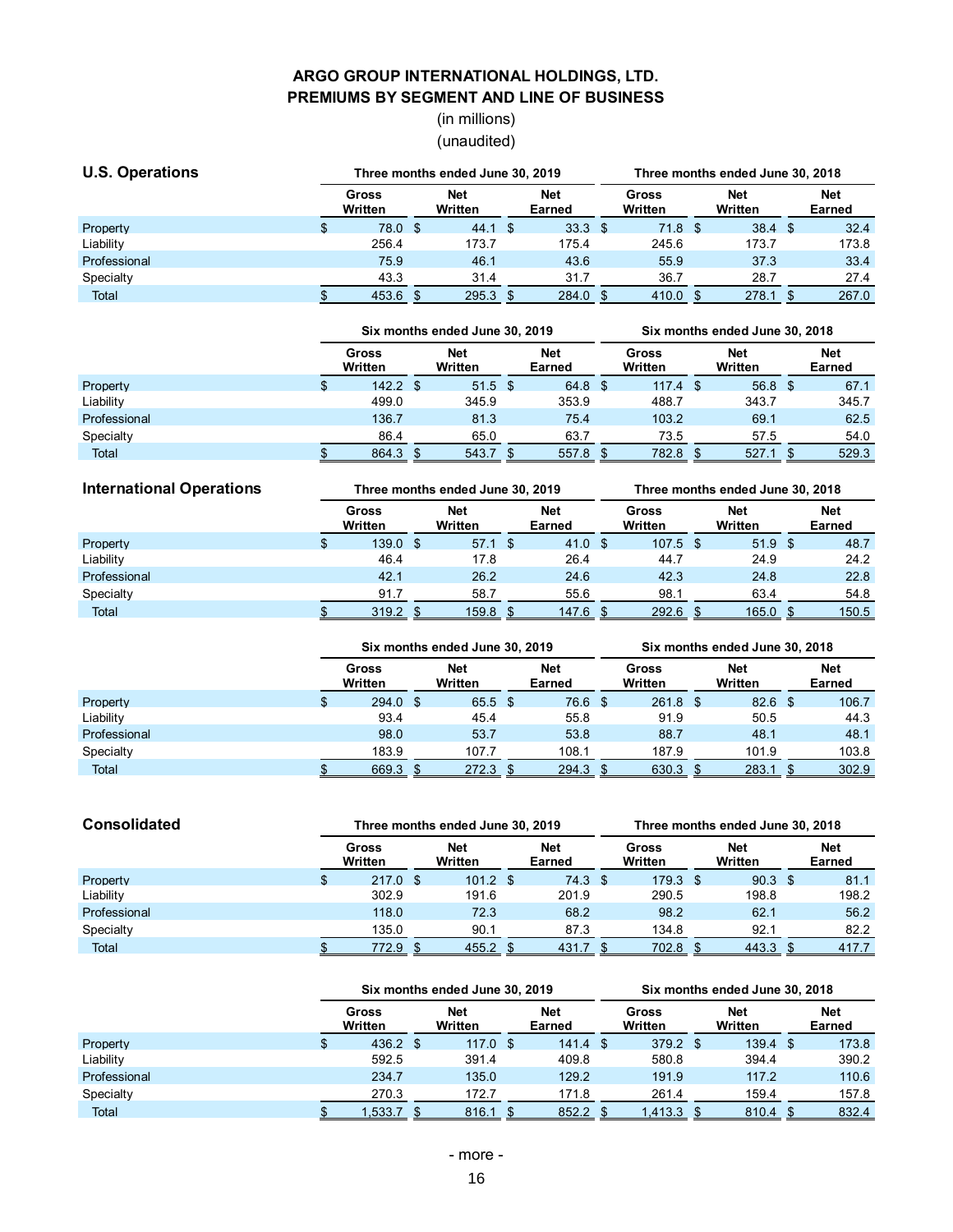## **ARGO GROUP INTERNATIONAL HOLDINGS, LTD. COMPONENTS OF NET INVESTMENT INCOME CONSOLIDATED**

(in millions)

(unaudited)

|                                                             |   | <b>Three Months Ended</b> |                   |      | <b>Six Months Ended</b> |  |      |  |  |
|-------------------------------------------------------------|---|---------------------------|-------------------|------|-------------------------|--|------|--|--|
|                                                             |   | <b>June 30.</b>           |                   |      | June 30,                |  |      |  |  |
|                                                             |   | 2019                      | 2018              |      | 2019                    |  | 2018 |  |  |
| Net investment income, excluding alternative<br>investments | S | 33.3 <sup>5</sup>         | 28.0 <sup>5</sup> |      | 65.3 \$                 |  | 55.3 |  |  |
| Alternative investments                                     |   | 9.5                       | 5.2               |      | 11.4                    |  | 13.9 |  |  |
| Total net investment income                                 |   | 42.8 <sup>°</sup>         | 33.2              | - \$ | 76.7                    |  | 69.2 |  |  |